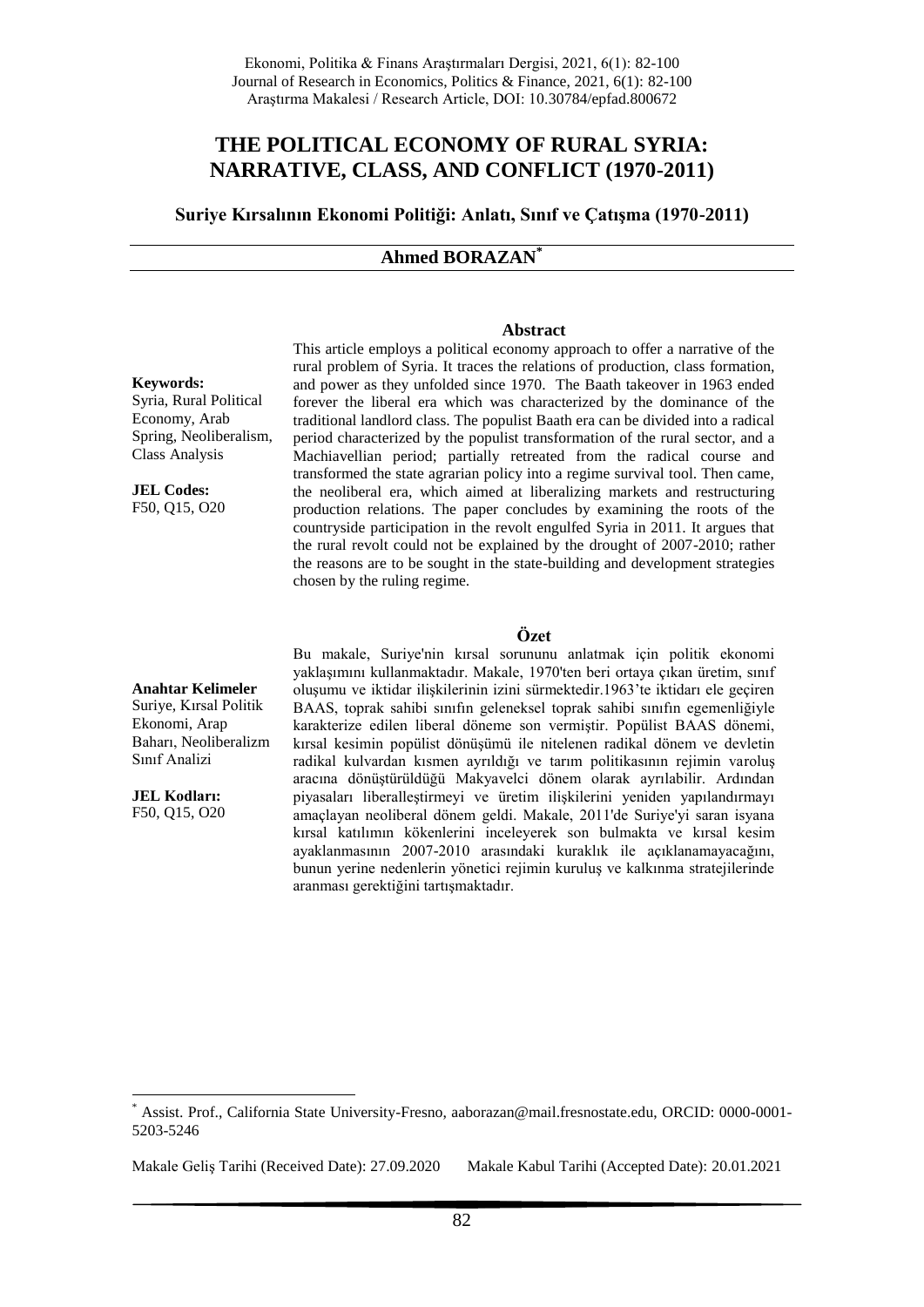# **1. Introduction**

Syria is located between the Eastern coast of the Mediterranean in the West and arid desert regions to the East and South. In 2009, around 45 % of the population lived in rural areas. Third of the country's land area is arable. Twenty-three percent of the cultivated land is irrigated and the rest is rain-fed. The agriculture sector is important as on average it occupied around twenty percent of the country's exports, gross domestic product, and labor force. Although nonagricultural activities increased in importance in the countryside, the agricultural sector still employs more than a third of the rural labor force, Table 1.

The countryside has been a key player in the major political changes since Syria's independence. Hence, the political development of Syria could not be understood without tracing the ebbs and flows of the rural question in the country. Yet, the rural question could not be explored in isolation of the macro development course chosen by the ruling regimes. Hence, the article employs a political economy approach to study the relations of production, reproduction, and power as they unfolded in Syria's past and present at a general level, with a focus on the countryside.

Through its post-independence history, Syria went through three political economy regimes: First, the liberal regime: At the time of independence, Syria was dominantly agricultural country. Landlords were the most prominent group both politically and economically; the system they conceived for the country was a flawed liberal democracy. Landlords and the urban bourgeoisie maintained their grip on power intermittently until the 1963 Baath Coup. The liberal regime was characterized by vast resource inequality, maintained through political power and coercion. Furthermore, it thwarted the economic development of the country by squeezing the economic resources away from a developmental state and the industrial sector. Economic and demographic pressure, and the incorporation of the rural sector in the political space; rendered the system unsustainable and opened the door for the second political economy regime.

|                                                               | 1960 | 1970s    | 1980s     | 1991 | $2010^{\circ}$ |
|---------------------------------------------------------------|------|----------|-----------|------|----------------|
| Rural population% of total population                         | 63   | 56.5     | $53****$  | 50.9 | 46.5           |
| Agricultural employment% of total<br>employment               | 51.6 | $48.7**$ | $25.4***$ | 28.2 | 15.2           |
| Agricultural wage workers%<br>of total agriculture employment | 37.2 | $14.1*$  | 12†       | 15.9 | 30.2           |
| Self-employed% of total agriculture<br>employment             | 31.3 | $42*$    | 45.9†     | 30.6 | 47.1           |
| Employer% of total agriculture employment                     | 7.7  | $2.8*$   | $8.7+$    | 14.2 | 4.2            |

|  | Table 1. Ratios of Rural and Agricultural Population and Labor Force |  |
|--|----------------------------------------------------------------------|--|
|  |                                                                      |  |

**Sources:** Hinnebusch (1989, p. 262), Batatu (1999, p. 32), World Bank online dataset, Syrian Central bureau 2010 statistical abstract.

**Notes:** \*1972, \*\* 1975, \*\*\*1983, \*\*\*\*1981, †1984

The second regime is populist in nature; the founders of this regime were a group of rural Baath party military officers. They imposed a radical redistribution of economic and political resources that broke with the liberal era regime. They resumed and strengthened the land reform program initiated Under Nasser's union regime (1958-1961), and accompanied the reform with the nationalization of the big private sector assets in manufacturing, finance, and trade. A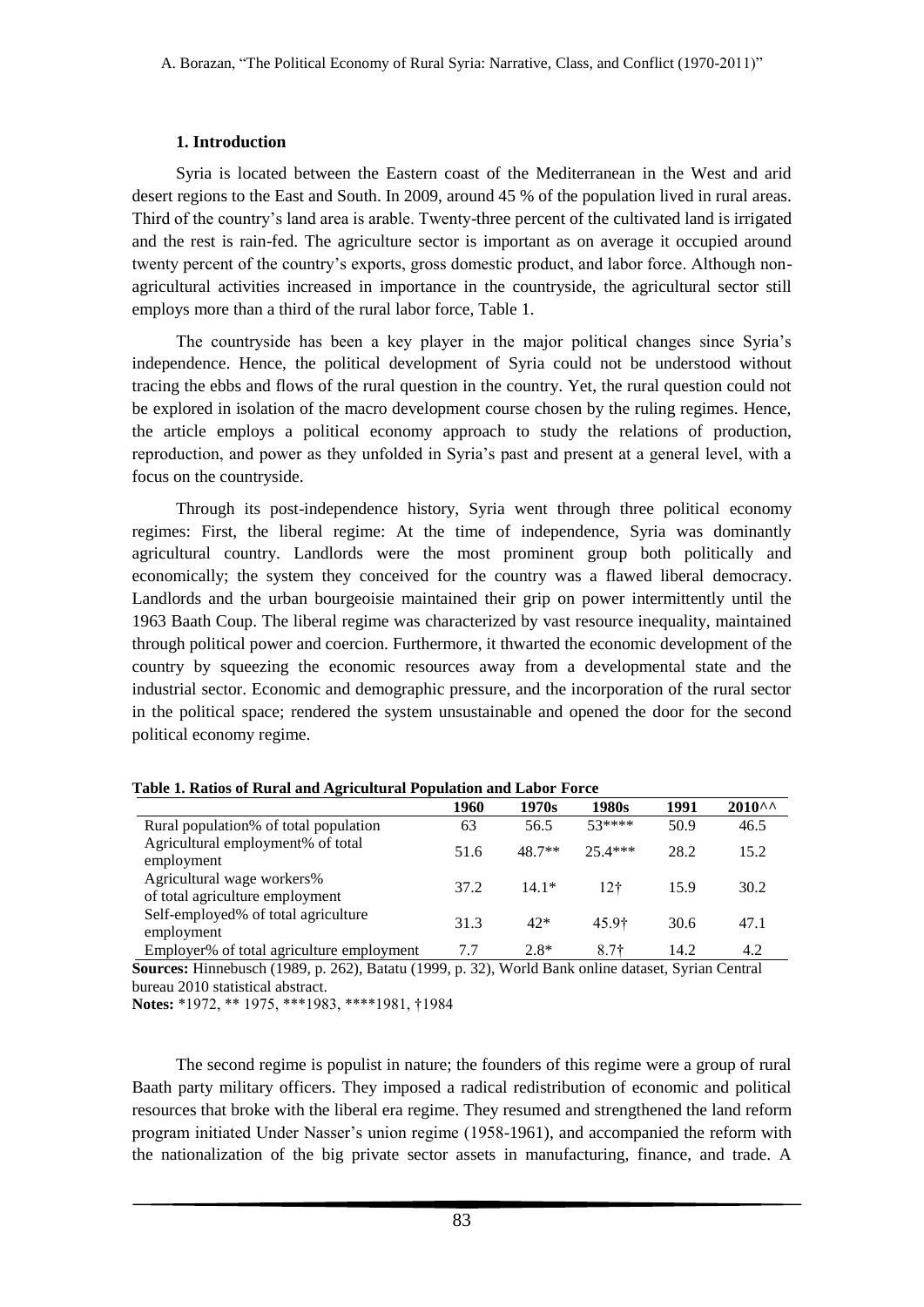radical wing within the Baath party intended to push for further populist restructuring of the rural sector, but the recurrent power struggle inside the Baath party, which was won at the end by Hafez Assad, meant the defeat of that radical project.

While Hafiz Assad maintained many of the features of the populist regime, it transformed the agrarian policy into a regime survival tool. This policy aimed at maintaining the support of the middle stratum of landholders and agrarian entrepreneurs at the expense of the wellbeing of the majority of peasants. Although the net effect of Assad policy on peasants livelihood was positive compared to their conditions under liberal era, by the late 1980s with the adoption of neoliberal restructuring this project reached its limits in delivering upward mobility with the majority of peasants and villagers living in poverty and their offspring struggling to find decent job opportunities. Among other factors, the decline of oil and external rents in the late 1990s and early 2000s led to the consolidation of a neoliberal project that was initiated in the aftermath of a foreign exchange crisis in the mid-1980s.

The Syrian regime of the 2000s embarked on an attempt to restructure the rural sector and the whole economy on neoliberal lines. It liberalized trade and the financial sector and it did away with many of the policies of the populist era; such as reducing public subsidies on fuel, fertilizers, and the adoption a new agricultural relations law; the combination of these policies exposed the economy and the rural sector to market forces to the advantage of capital owners. These policies meant the abandonment of any pretense by the regime to represent and protect the interests of the countryside. By March 2011, for the first time since the Baath took over in 1963, the Syrian rural towns and villages became fertile soil for opposition against the authorities. Although many cities were main opposition centers in the revolt, it was the population of countryside and cities' poverty belts - many of whom are of rural origins- who provided the mass revolt with its troops and battlefield leadership. Decades of ruthless repression of progressive opposition among others, combined with the regime's policies toward the religious affairs and jihadist groups, and other domestic and regional conjectures all contributed to the rise of fundamentalist powers at the later stages of the revolt.

The paper is a study of the political economy of the countryside as it evolved since 1970, the year Hafiz Assad took over ruling the country<sup>1</sup>. The second section is a literature review rural political economy studies done on Syria with emphasis on the countryside; the third section is an analysis of the liberal era; the third section covers the populist era; the fourth section tackles the neoliberal era. The fifth section analyzes the rural roots of the 2011 revolt.

# **2. Literature Review**

<u>.</u>

The rural political economy approach has its theoretical foundations in the works of Marx, Engles, Kautsky, and Lenin (Akram-Lodhi and Kay, 2010). Drawing on (Bernstein, 2006), the agrarian question could be divided into three issues: First, the structure of rural production and class formation. Second, Accumulation and surplus transfer. Third, the issue of rural politics.

 $<sup>1</sup>$  Ethics of research and publication were followed in this study, which does not require permission from</sup> the ethics committee and / or legal / special permission.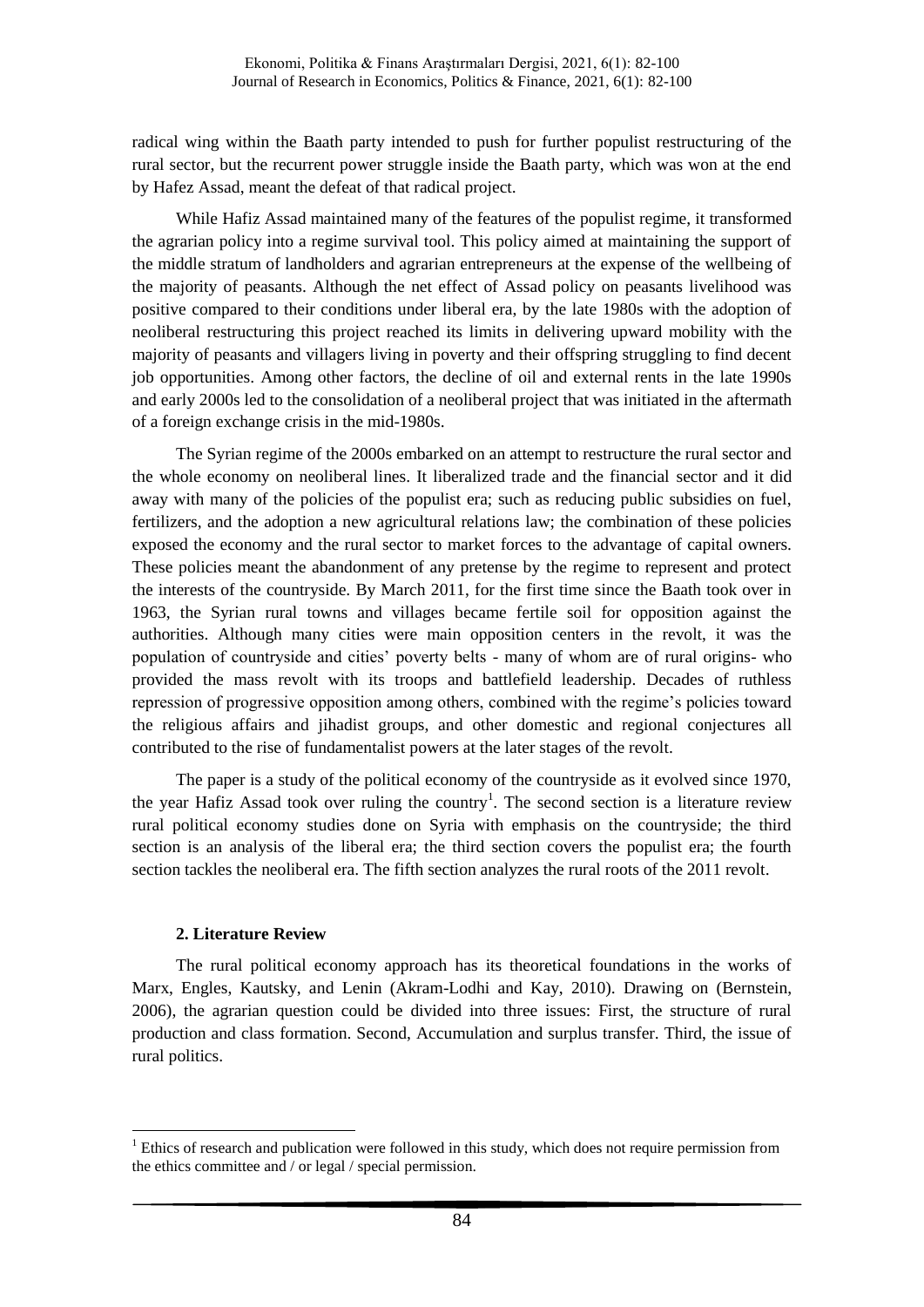Among the works that covered the Syrian agrarian question; Hinnebusch (1989) examines the land reform process, cooperatives, development policy and the decision-making process, and changes in the rural social structure. Hinnebusch (1990) offers a detailed study of the changes of the rural political economy under the Baath era and the political, economic, and social ramifications of the Baathist transformation of Syria since the Baath took over in 1963 until the late 1980s. It analyzes the forces that led to the agrarian crisis in the liberal era, and sheds a light on the structure of the Baath party and how the party structured its authority in relation to the peasants, army, and bureaucracy at a theoretical level and through examining state village relation in nine Syrian villages. Hinnebusch, El-Hindi, Khaddam and Ababsa (2011), covers the changes of the new rural political economy regime since Bashar Assad became president in 2000. Batatu (1999) examines closely the power structure of the Baath rule before and under Hafiz Assad; it explores the socioeconomic roots of personnel of the leading figures of the ruling party, and the military. Batatu characterizes the Bath rule as the rise of the descendants of lesser rural notables.

Rabo (1986) follows the effects of the Syrian government's ambitious agrarian development project of the Euphrates river through the perspectives of Raqqa governorates villagers, townspeople, and public employees. Rabo's work sheds a light on the power relationship between the center-the government- and periphery under the Baath rule. Syrian historian Abdullah Hanna (1975, 1978) covers the history of the agrarian problem in Syria between 1820 and 1945; Hanna (2003) relies on oral and written historical accounts of the Syrian peasant struggle for their rights in the twentieth century before the Baath takeover in 1963.

Yasin (1979), is a narrative of the change of production relations and class formation of Modern Syria, and a critical evaluation of the consequences of the Baath agrarian reform. Khalaf (1981, 1997), conducts an ethnographic study of changes of class structure and production relation in the Northern part of Syria, and follows different life paths of generations of a prominent rural family in Raqqa governorate and shows how the different political regimes affected power relations and social mobility means in this village.

More recently, the food and agricultural Organization FAO, Sarris and Corsi (2003), conducted a thorough report that provides a detailed analysis of different aspects of the Syrian agricultural sector and its challenges. Wattenbach (2006), based on geographic, climatic, socioeconomic, and technical parameters, categorizes six distinct farming systems in Syria; the study provides a survey of the technical and economic conditions of each of the farming systems.

Ababsa (2005, 2013a, 2013b) exposes the corruption that plagued the dismantling of state farms in 2000; characterizing the process as a counterrevolution that led to reinforcing inequality and the revival of latifundia in the Northeastern region of Syria. Ababsa works also explain how the Syrian government's neoliberal policies such as cutting agricultural production subsidies worsened the humanitarian cost of the 2007-2010 drought.

## **3. The Rise and Fall of the Populist Regime**

While the dominant political and economic elites in Syria since its independence had been of urban background, the new Baath regime took over the country in 1963 brought to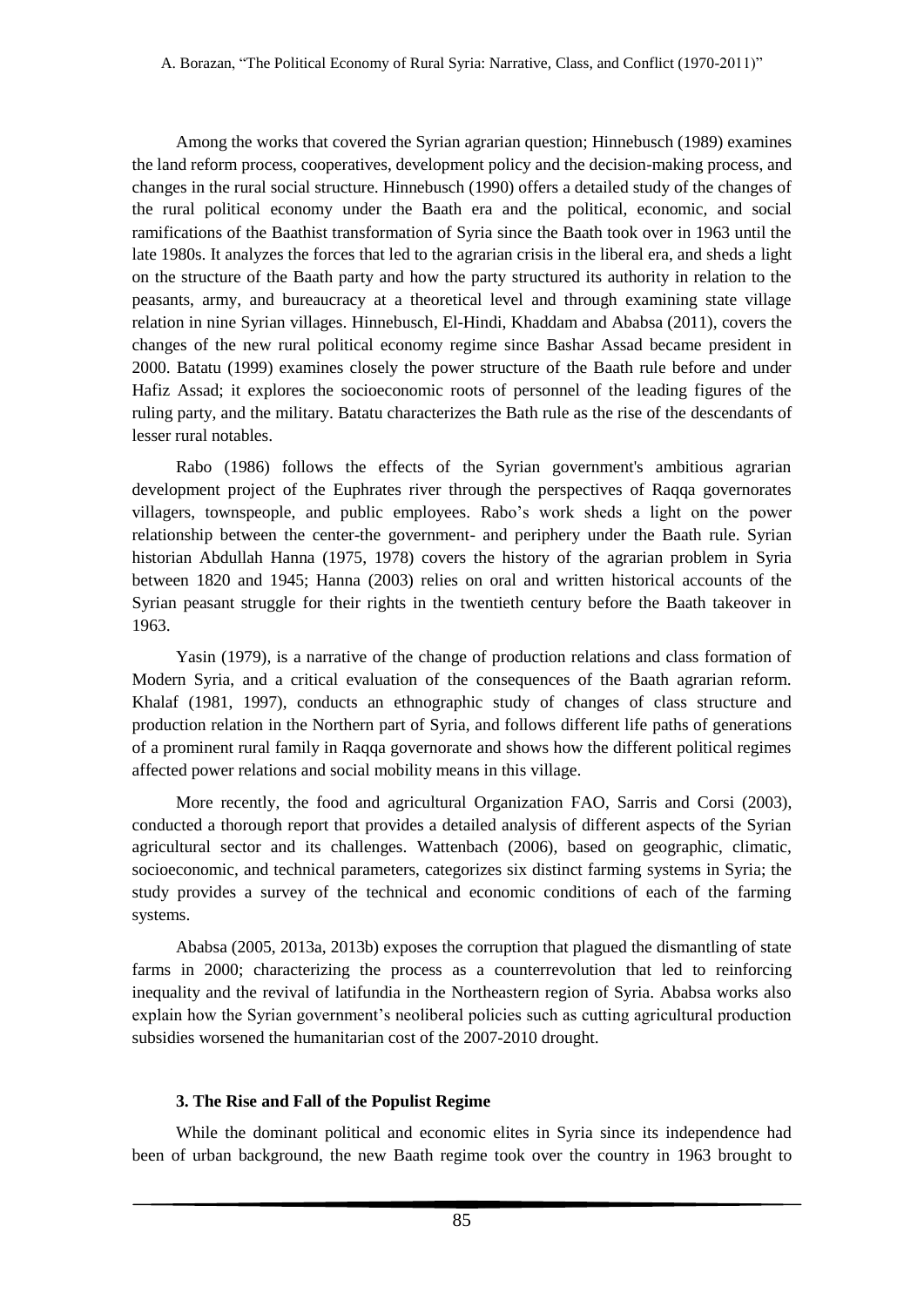power Baathist military officers of modest rural origin and dominantly from the non-Sunni Muslim religious minorities. The new regime's popular base was mainly rural and from the peripheral areas in Syria. They expanded and reinforced the land reform initiated during the Union year with Egypt (1958-1961). The Baathist land reform resulted in confiscating around 22 percent of the cultivated land; the third of which was distributed to peasants. The new law lowered land property limits depending on the region, climate, and farming conditions. The pre-1970 Baath called for a more extensive land redistribution program, and even for the collectivization of farmlands, Hinnebusch (1990, p. 126), Batatu (1999, pp. 169-170). The new regime radical character manifested itself in 1963 reforms and accelerated in 1966. It embarked on nationalizing the large financial, industrial, and commercial enterprises, which eliminated the economic power of the established urban bourgeoisie. It amended the agricultural relation law to the advantage of the peasant. To defend peasants' rights at the local level, the party pushed for the establishment of peasant unions.

The new rulers who were from rural origins made sure that the party, the state bureaucratic apparatuses, and the army recruited the majority of their cadres from the rural areas, Batatu (1999, p. 160). Increasingly, towards the late 1960s, key power positions such as the officers' corps of the army and security forces became disproportionality dominated and recruited from the minority Alawait religious sect, Van Dam (1979, p. 51), Batatu (1999, p. 157).

Baath rule in the 1960s witnessed rounds of intense party infighting; the last round took place in the late 1960s between a radical wing headed by ex-chief of Staff Salah Jadid and a pragmatic wing headed by the defense minister Hafez Assad. Worth noting that, during this infight, Peasants General Union supported the Salah Jadid radical wing against Assad's, Batatu (1999, p. 174). In the end, Hafiz Assad managed to take over the leadership of Syria in 1970.

Taping to the foreign aid that poured to Syria from the Gulf States and combined with oil exports, the Assad regime maintained and expanded the leading role of the public sector in the economy, both as a development strategy, and a tool of political control. Hafez Assad regime followed a Machiavellian approach to Syria's political economy. His era started with statebusiness rapprochement, where a bigger role was given for the private sector in the economy. The regime's conciliatory position towards business evolved from a partnership between regime-groomed private compradors and the political/military elites to membership in the bourgeoisie with the rise of state bourgeoisie class, Perthes (1995, p. 113), Haddad (2012, pp. 92-100). This class which is composed of the regime- political, security, and bureaucratic- elite families who utilized their unaccountable access to power to engage in legal and illegal businesses and grab lucrative rents in trade, public contracts, and private industrial and commercial sectors. Overall, the regime policies served its class alliance whose components were 'the state bourgeoisie, the new and parts of the old commercial bourgeoisie and- as a junior partner of sorts- the wealthier part of the independent peasantry', Perthes (1995, pp. 254).

By and large, Assad's regime economic policies had a populist aspect in terms of providing basic social services, while the regime management of economic affairs prioritized its security over Syria's economic prosperity, Haddad (2002). In response to the foreign exchange crisis, a partial neoliberal restructuring in extraction and allocation of resources occurred in the mid-1980s and culminated in the 1991 investment law. During this neoliberal "reform", government spending and employment were cut, ceding larger role in investment, trade, and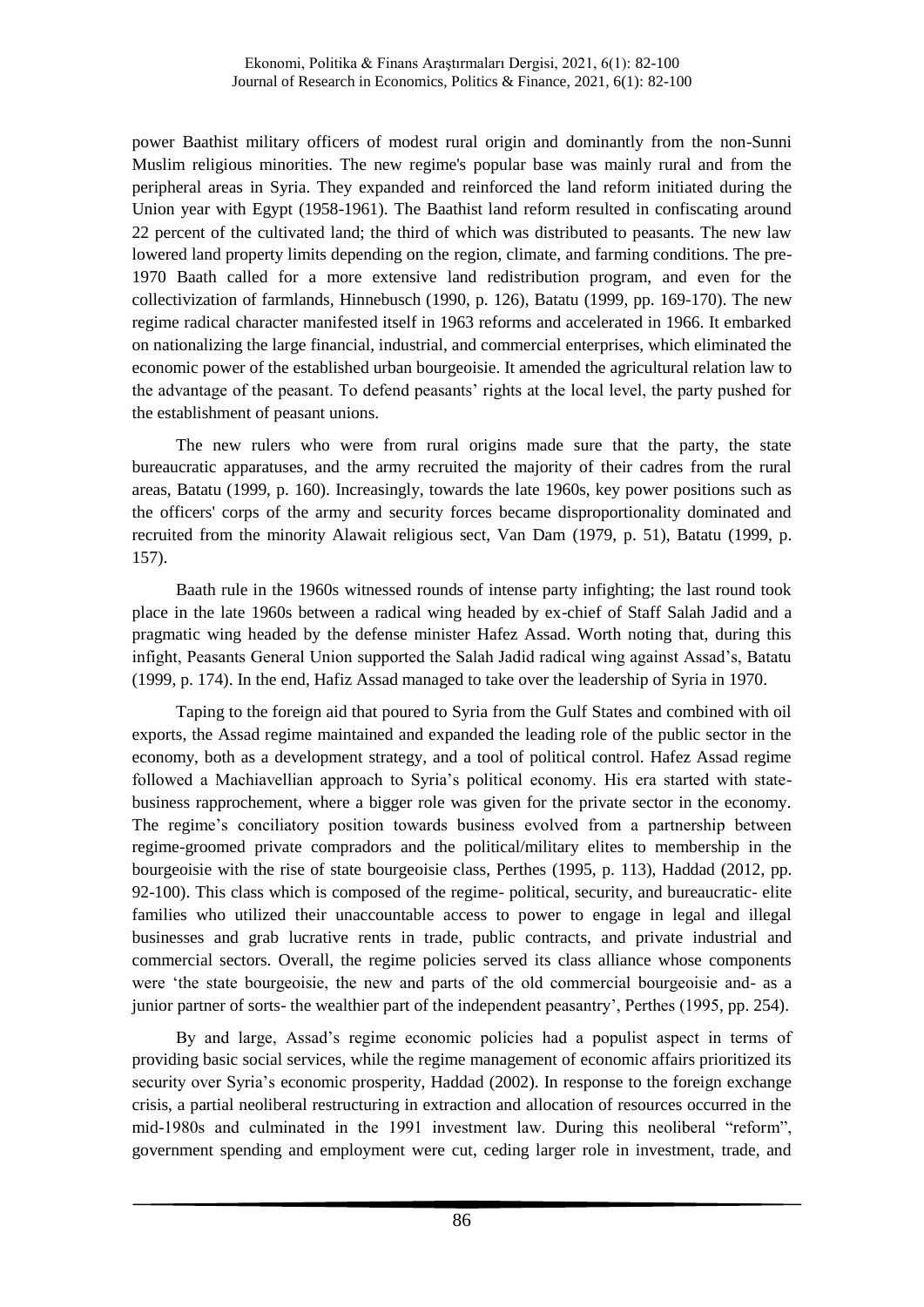production to the private sector, and by that "the regime surrendered its commitment to the public sector as the sole engine of economic development", Haddad (2012, pp. 124, 156-163).

As in similar experiments in Latin America and the Middle East, this partial liberalization did not deliver growth. Measured in constant prices, real GDP per capita of the early 1980s was not recovered until the early  $2000s^2$ . The regime modes Operandi fostered, a costly and poorly managed public industrial sector ruled by patrimonialism –unlike the successfully operated state-owned enterprises in other countries, Chang (2006) - which existed side by side to a parasitic crony rentier business networks, Haddad (2012). The result was a stagnant economy, high underemployment, and rising inequality, Seale (1989, p. 317), Battatu (1999, p. 43).

Worth noticing that part of government response to the mid-1980s was seeking food selfsufficiency policy to cut crucial food imports. The state increased prices paid to farmers for the strategic crops for which the state was a monopsony. According to the annual data of the ministry of agriculture, the cost-price gap, which is the farmers' net income, became positive and significantly increased starting in 1986, but after 1995, the farmers' net income diminished and was even negative in some years<sup>3</sup>.

The government also carried out agrarian infrastructure projects financed with the rents of oil exports and Gulf States' aid it acquired for its role in the US-led coalition war on Iraq in 1991. Given the declining economic prospects in the urban economy, the country saw reverse migration from the cities to the countryside and an increase in agriculture share of GDPreached 34% in 1992- and employment, Sarris and Corsi (2003, p. 305).

The increase in government spending on agriculture did not conceal the serious problems of the Syrian economy and poverty 'remained a fact of life in the post-reform Syrian village' Hinnebusch (1989, p. 116)<sup>4</sup>.

We can characterize the rural political economy regime under Hafez Assad by the following characteristics:

1. Since the late 1970s, the Syrian economy as a whole suffered from acute predicaments, to which the countryside was not immune. The failure in the structural transformation of the Syrian economy manifested itself in: a) the persistent large share of agriculture in the national economy and employment. b) weakness of industrial sector capacity to generate income and employment. c) rentier economy dependent on unsustainable geopolitical and oil rents to meet foreign exchange needs. d) Dependence on Lebanon and Gulf States labor markets to provide employment. For example, in 1992 Syrian guest workers in Lebanon were estimated to be 200,000 in 1992, rose in 1995 to be between 450,000 to 700,000, which using the World Bank data amounts to 16% of the Syrian labor force, Chalcraft (2009, p. 148).

2. There is ample evidence that land reform and equitable land redistribution contribute to the increase of agricultural productivity and income equality, Griffin, Khan and Ickowitz

<u>.</u>

<sup>2</sup> The Syrian Central Bureau 2010 abstract online data: [http://www.cbssyr.sy/yearbook/2010/Data-](http://www.cbssyr.sy/yearbook/2010/Data-Chapter15/TAB-21-15-2010.htm)[Chapter15/TAB-21-15-2010.htm](http://www.cbssyr.sy/yearbook/2010/Data-Chapter15/TAB-21-15-2010.htm)

 $3$  Farmers were reportedly paid around 20% below the listed government price.

<sup>4</sup> Utilizing Abu-Ismail, Abdel-Gadir and El-Laithy (2011) calculated rural poverty line, the agricultural ministry crops price and cost data, and the world bank consumer price index data, we find that in 1994, a family of four persons- a small family in rural standards- who is farming rain-fed crop, needed at least 6 ha to be above the poverty line. This is a concerning fact given that 66% of farmers' average holding area was at most 4 hectares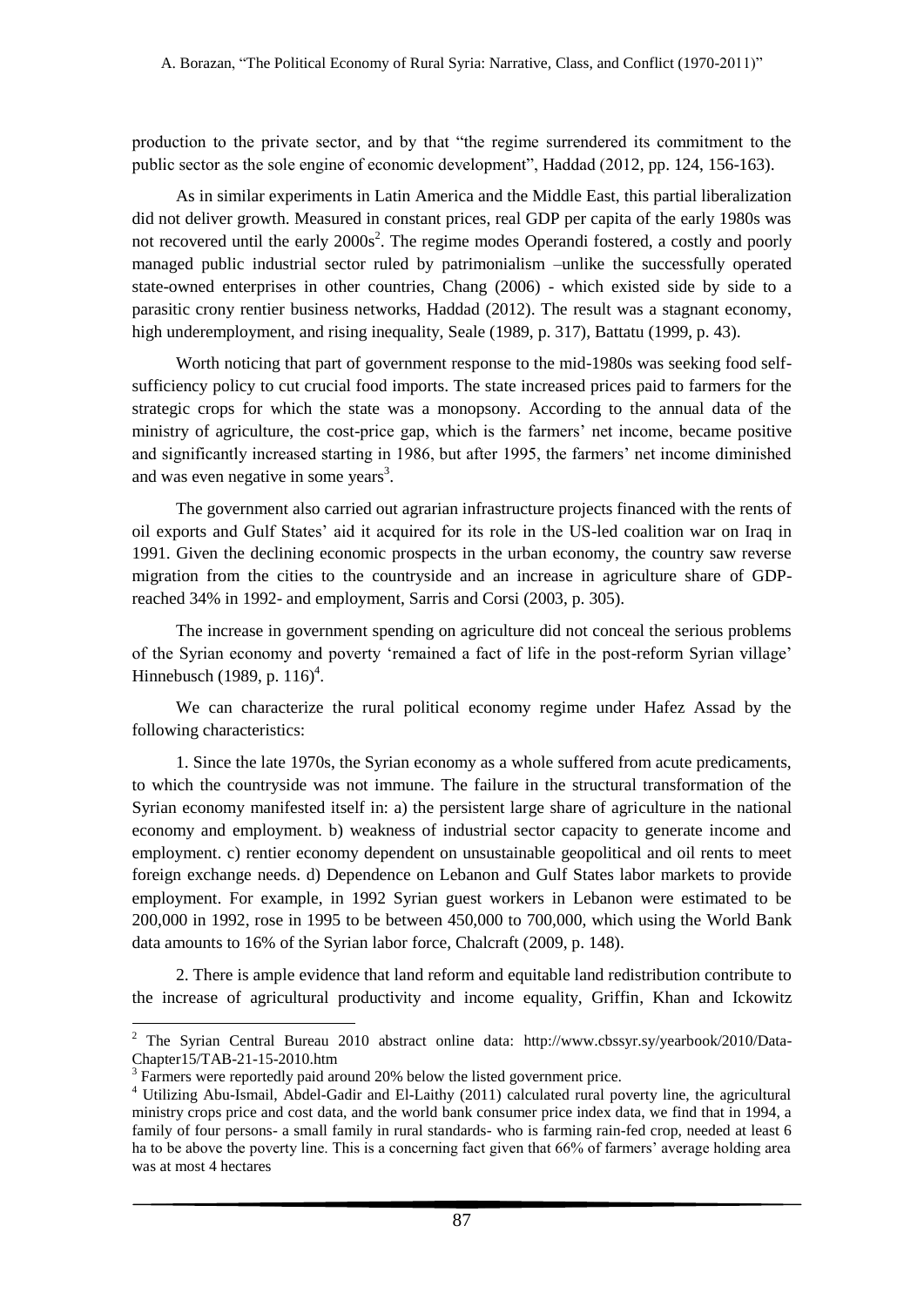(2002). However, as Handelman (1981, p. 2) argued, for land reform to be successful, equitable land redistribution should be accompanied by "adequate prices, credit, and technical assistance." The institutions Assad regime set for the restructuring of the agrarian political economy, while exterminating the political and economic power of the traditional urban elites, it ended up benefiting a class of rich middle peasants and agro entrepreneurs. Hafiz Assad did not respond to the farmers union demand of lower landholding limit for he did not want to go further in land reform, and by that he guaranteed the support of middle and rich peasants, Hinnebusch (1989, p. 139). Instead of an egalitarian land redistribution program, the mild Baathist land reform resulted in the control of 26 percent of all landholders of 78% of the total cultivated land, while 36% of peasants stayed landless, Hinnebusch (1990, p. 109). Ababsa (2013b), commenting on the Baath land reform program in Eastern Syria observes that a phenomenon of "disguised feudalism" emerged: the former owners, even when they had lost part of their land, remained great entrepreneurs.' Yasin (1979), documents many instances of abuses of the implementation of land reform in the interests of agricultural investors and de facto large landowners.

Due to traditional inheritance laws, and lack of regulatory framework, Syrian agriculture was plagued by increasing fragmentation of land tenure in most regions, which resulted in decreased average area per landholder from 11.7 hectares in 1970 to 5.8 hectares in 2002, Wattenbach (2006). According to the 1994 census data, 56 percent of landholders had 2 hectares or less of cultivable land. For this group farmland income was meager and farming importance as a sole source of income declined, which led to increased diversification of livelihood. Hence, 29 percent of landholders had nonagricultural jobs as their main occupation, Sarris and Corsi (2003, p. 306). When we consider agricultural support programs of prices, subsidies, and loans, they benefitted mainly the rich peasants at the expense of the majority of peasants, Batatu (1999, pp. 53, 57-59), Sarris and Corsi (2003, pp. 304-307), Wattenbach (2006, p. 112), World Bank (2008). Finally, Assad restructured the peasant union into mainly a regime control and mobilization vehicle, Batatu (1999, p. 254).

3. Although there was an expansion of health, utilities, and education services in the countryside compared to the pre-Baath era. The disparity between urban and rural regions persisted in health, education, and human development Batatu (1999, pp. 67-74), Ghosh, Aw-Hassan and Pellett (2004).

The United Nations Development Program (2004) report on Syria economy, pointed out that after "the golden age of agriculture" in the 1960s and the 1970s, the main problems of rural poverty and agriculture could be attributed to: a) freezing the land redistribution reform that led to an increase in landless peasants and land concentration. b) Inadequate investment for labor absorption in agriculture, and the limited capacity of the nonagricultural sector to absorb the surplus labor force. c) Poor ecological management.

Overall, the qualitative changes Baath revolt brought to the countryside in improved living conditions, were worn out by the mid-1980s, as Rabo (1985) observed: 'Most local people dreamt of a booming agriculture, an expanding economy, and increased social openness. Instead, they got soil salinity, inflation, and increased local stratification'. Sarris (2001) survey of 100 households from five representative villages in Syria found that 47% did not think their income was sufficient for the bare life necessities; while 37% found their income sufficient only for bare life necessities.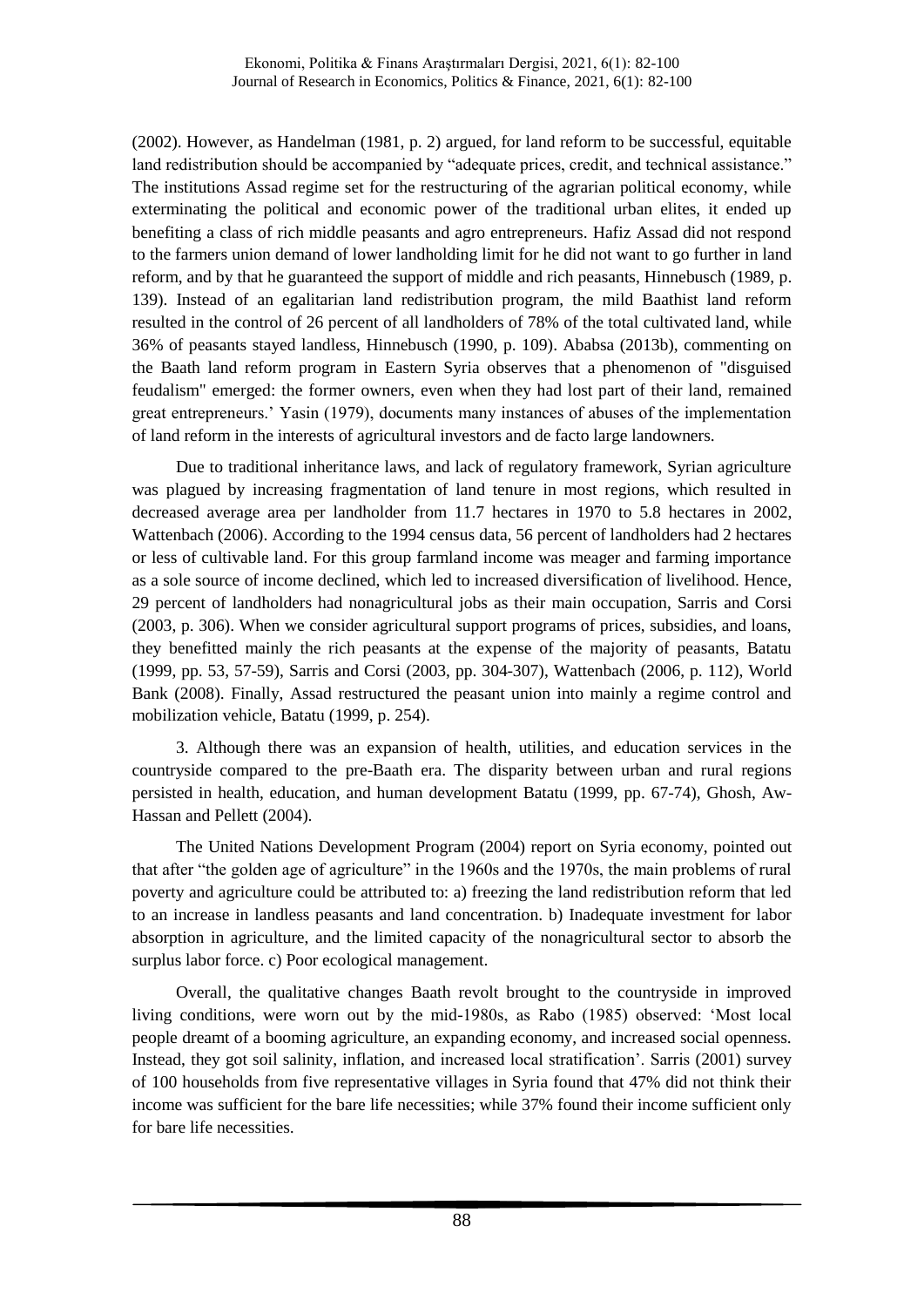Even before Bashar Assad's regime adopted neoliberal policies, and the harsh drought hit Syria in the late 2000s, a considerable segment of the rural population has been suffering from meager living conditions and dire employment prospects.

# **4. Bashar Assad: The Consolidation of Neoliberalism**

After the façade parliament reduced the constitutional age of the presidency from 40 to 34, the groomed heir took over ruling the country after the death of his father in June 2000. Bashar Assad regime inherited a country with a stagnant economy and mounting problems.

Oil rent which had been around 20% of GDP since 1989, reach a peak of 600 thousand barrels a day in 1996 and declined since then to 387 thousand in 2010. While oil revenues were 40-50 percent of total government revenues in the early 2000s, it was projected that by 2011 Syria will become a net importer of oil due to a decline in oil production and an increase in domestic consumption, International Monetary Fund (IMF) (2005).

Besides decreasing oil rent, there had a drain in the foreign aid from the Gulf States which financed the developmental projects of the regime in different episodes in the  $1970s<sup>5</sup>$ , 1980s, 1990s, Perthes (1995, pp. 31, 33-36). This meant the demise of geopolitical and oil rents, which had been reflating the economy and government expenditures, and concealing for the predatory aspects of the regime. Another serious challenge for the regime was providing jobs for the bulge of new entrants to the job market projected to increase at a 4 percent a year that came after decades of high population growth IMF (2005).

To stabilize his rule, for the first three years, Bashar Assad reversed the austerity program implemented since 1985 and expanded government social spending and public sector salaries, IMF (2005).

Then, through the rest of the 2000s, the regime followed the policy recommendations of the IMF Syria Consultation Reports, IMF (2005, 2008, 2009). The Baath party 2005 conference solidified the neoliberal switch by officially abandoning the socialist character of the economy and replacing it with the label of the social market economy, meanwhile, the adopted neoliberal restructuring showed that there was not much of "social" in the new order.

The regime promulgated new laws in the areas of taxation, agriculture, labor, and real estate that diminished protection for the impoverished and favored capital over labor, Dahi and Munif (2012), Seifan (2010). The government embarked on liberalizing trade and finance sectors and signed free trade agreements signed with Turkey and the Arab world, which lowered trade barriers and eased the movement of goods. Furthermore, Fiscal consolidation was implemented as government spending on health and education decreased from 8.93% of GDP in 2003 to 6.72% in 2009, (World Bank), in addition to cutting fuel and agricultural subsidies.

The government succeeded in cutting the budget deficit while the economic growth of the 2000s was relatively impressive, averaging annually 4.5%. However, growth was mostly concentrated in the services sector -whose share in the GDP increased by 10% for the (2000- 2010) period- rather than in the productive sectors of manufacturing and agricultural, IMF (2009). Furthermore, the economic policies failed in generating sufficient job opportunities,

<u>.</u>

<sup>&</sup>lt;sup>5</sup> For example, during the 1970s around 65 percent of investment and 80 percent of public investment was financed from external resources, Perthes (1995, p. 31).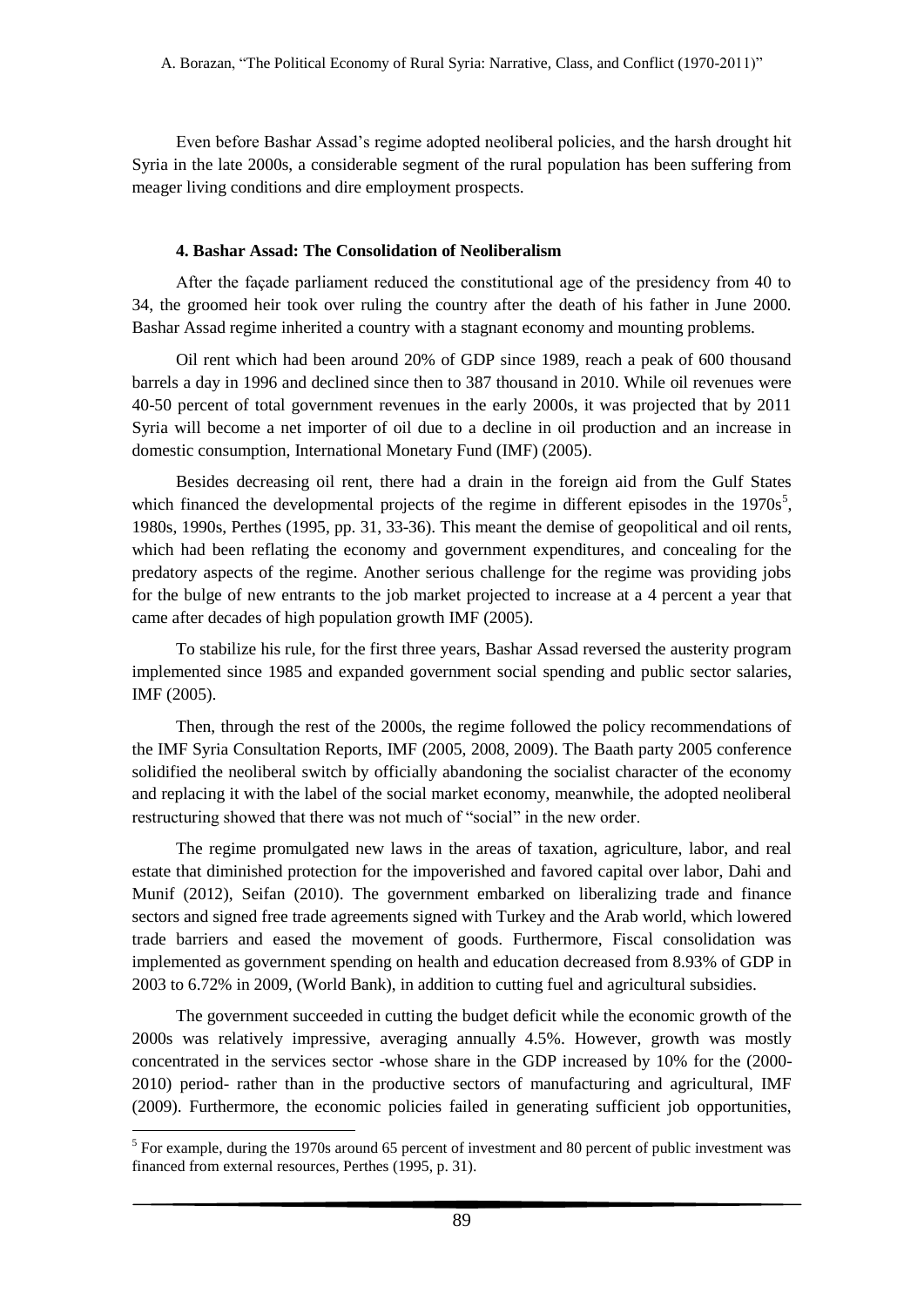leading to high youth unemployment – officially at 20% in 2010-, and a decline of the laborforce participation rate from 53.0% to 42.7% for the years 2001 and 2010 respectively. For the male labor-force participation rate, the decline was from 83.3% to 72.2%, which is significant given the high population growth rate in recent decades. This lack of domestic job opportunities made Syria dependent on the neighboring countries' labor markets, with the number of Syrians working outside of the country in 2003 estimated at 1.9 million, Al-Khouri (2004, p. 27), around 37% of the Syrian labor force.

The hasty implementation of the trade agreements with Turkey and the Arab countries while benefitting competitive industrial enterprises, it had ruinous effects on many small enterprises in the sectors of textile, engineering and chemical industries, with many businessmen switching from manufacturing to trade, Laham (2011).

The growth experience of the 2000s was anti-poor; as indicated in the 2005 and 2009 official reports of the government planning committee, the economic reform program led to an increase of income inequality, and a decline in wage share and real wages  $(5)^6$ . The 2008 official survey of Family Expenses shows that the top quintile income bracket of households spent around 40% of total private consumption, while the lowest quintile spent only 9%.

The state further withdrew from its social commitments meanwhile the new regime's class alliance abandoned its rural popular base and expanded its partnership with the new bourgeoisie. The share of the private sector in gross fixed capital formation increased from 36% to 57% between the years 2000 and 2010. Based on Haddad (2012, p. 64), we can distinguish three groups in the business community: a) State bourgeoisie who are descendants of the men of the regime itself, such as the cousins of Assad, the sons of the vice president, the defense minister, and the head of the Syrian military intelligence among others. b) Partner bourgeoisie who are allied and have a close relationship with the elite members of the regime. c) The old bourgeoisie and independent businesspeople who maintained a relative distance from the regime and whose wealth and assets are relatively smaller than the other two groups.

Under the new regime, the emerging dominant business networks were narrower and undermined some of the actors of the old networks. The decline of government rents of oil and foreign aid directed these elites to the private sector. We observe 'the emergence and the gradual "takeover" of increasingly larger sectors and portions of the economy by regime loyalists', Haddad (2012, p. 106). Armed with their organic ties to the regime, Rami Makhlouf alike businessmen competed to demarcate their niche of spoils within different sectors of the economy. Moreover, businessmen were now allowed to organize and establish their own semiindependent business associations. They operated in a friendlier business environment that was increasingly liberalized, though it was 'ultimately constrained by political elites', Haddad (2012, p. 104, 106).

Furthermore, most of the private investment growth achieved in that period was not directed towards productive sectors such as manufacturing, rather towards services and real estate. During the neoliberal period (1985-2010), gross investment average was 21% of GDP,

<u>.</u>

<sup>&</sup>lt;sup>6</sup> For 2005 report: An analysis of Macroeconomy; The Syrian Planning Committee report www.planning.gov.sy/SD08/msf/macro\_analysis.pdf accessed later as

https://web.archive.org/web/20170101013114/www.planning.gov.sy/SD08/msf/macro\_analysis.pdf For 2009 report the source is the official Newspaper Al-Thawara report https://thawra.sy/\_archive.asp?FileName=41227927920091025000434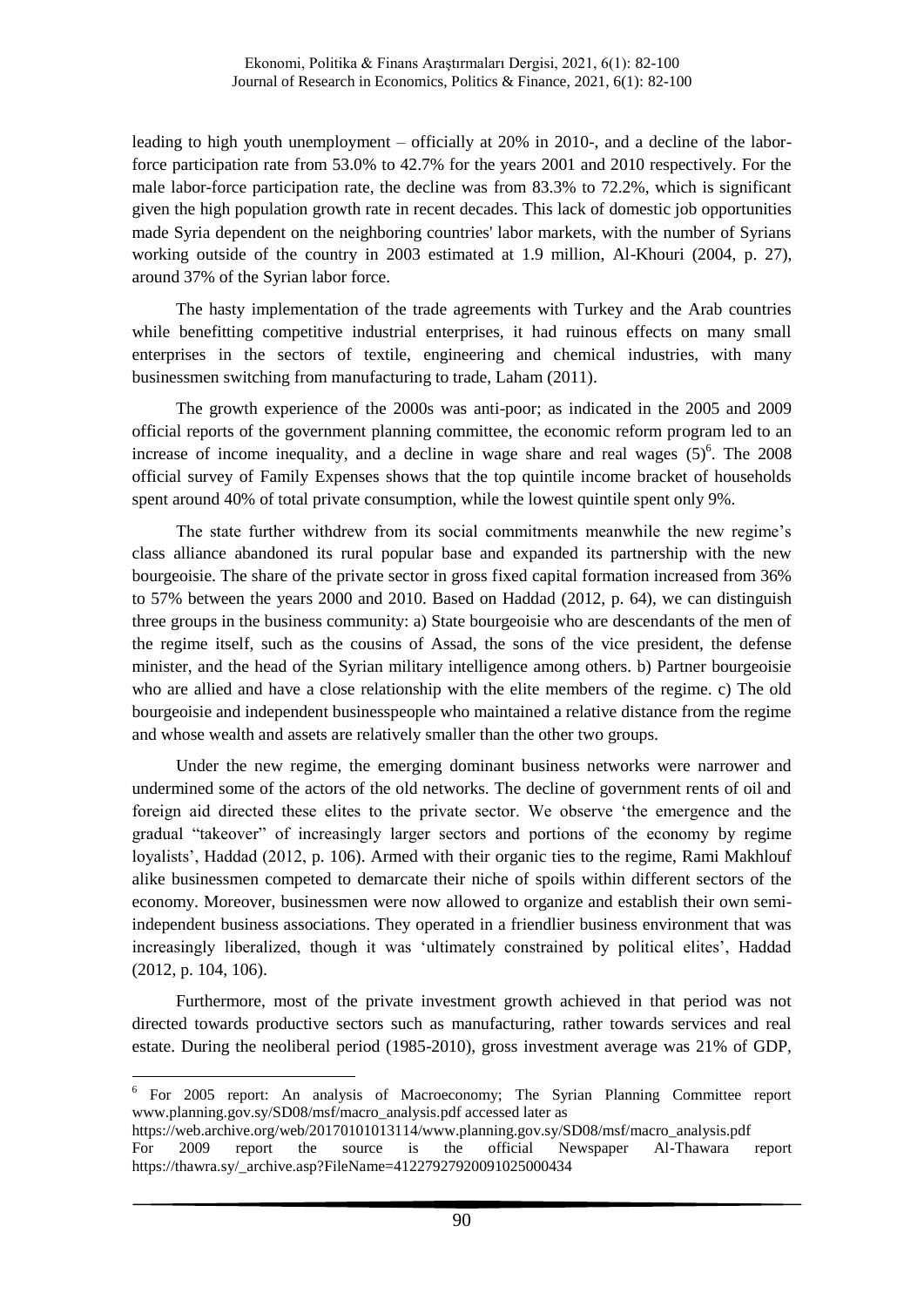10% below the level of investment of the late 1970s when the public sector was the leading locomotive of the economy, Matar (2016, pp. 120-128). As a result, Syria failed to build a developmental state that could nurture internationally competitive private sector capable of generating employment and economic growth and complement the state's developmental efforts, Chang (1993).

The withdrawal from the regime's social commitments is best captured by its approach to the agrarian sector. The first step of the neoliberal restructuring was manifested in the de facto privatization of the state farms in the Euphrates project by executive order in 2000. Dismantling state farms could have been justified based on their losses and mismanagement, and if the land reallocation was in the interests of the local small peasants. However, the privatization of the state farms was criticized for its regressive consequences, Ababsa (2013a).

Furthermore, a new agricultural relation law promulgated in 2004 and implemented in 2007. The 1958 law intended to stop the arbitrary expulsion of peasants from the sharecropping land without compensation by the landowners and banned peasants expulsion unless the landlord can give evidence of negligence by the sharecropper. The new law announced sharecropping agreements as invalid unless written and gave more rights to the landlord to terminate the contract with the sharecropper. Many sharecropping arrangements have been inherited for years through generations without a written contract. One example of the direct consequence of the 2004 law was the expulsion of peasants in the coastal area near Banyas from the land they farmed for years, and built their houses and dug wells. It took the turmoil starting in 2011 for Assad to amend the law in April 2011 to allow the peasants to provide evidence of an oral contract, although the amendments did not touch the right of the landowners to expel the sharecropper if they wish so, (Ababsa, 2013b).

As a part of the fiscal consolidation program, the eyes were on agricultural subsidies a remnant of the populist agrarian policies, which cost the Syrian treasury around 4% of GDP in 2007, the World Bank (2008). The government started in 2008 to cut drastically agricultural subsidies of fuel, fodder, and fertilizer, and tightened loan conditions of the public agrarian bank. This resulted in hiking the cost of farming and transportation in the middle of the drought, putting farmers under insurmountable hardship, De Châtel (2014a).

The drought that took place in the years 2007-2010 came with devastating consequences especially in the eastern parts of Syria where rain-fed crops in the governorates of Al-Hasaka and Ar- Raqqa were eliminated in 2008, while sheep livestock declined by 32% between 2007 and 2010. Furthermore, the cut in subsidies led to a decline in irrigated crops in some governorates too. According to the United Nations report the drought-affected 1.3 million inhabitants, 800,000 of them were severely affected, 80% of which were living on a diet of bread and sugared tea. Over 95% of those affected lived in the North Eastern governorates of Ar-Raqqa, Deir Ezzour, and Al-Hasaka. The drought and economic pressures caused 60 thousand families to migrate from their homes in the northeastern parts of Syria to other regions and cities, UN-OCHA (2010).

The drought came in the aftermath of decades of poor public management and unsustainable utilization of ecological resources which resulted in serious degradation of water and soil, undoing the significant gains in agricultural productivity and food policy that had been achieved in the 1970s and 1980s, Aw-Hassan, Rida, Telleria and Bruggeman (2014), De Châtel (2014a, 2014b), Hole (2009), World Bank (2008, p. 50).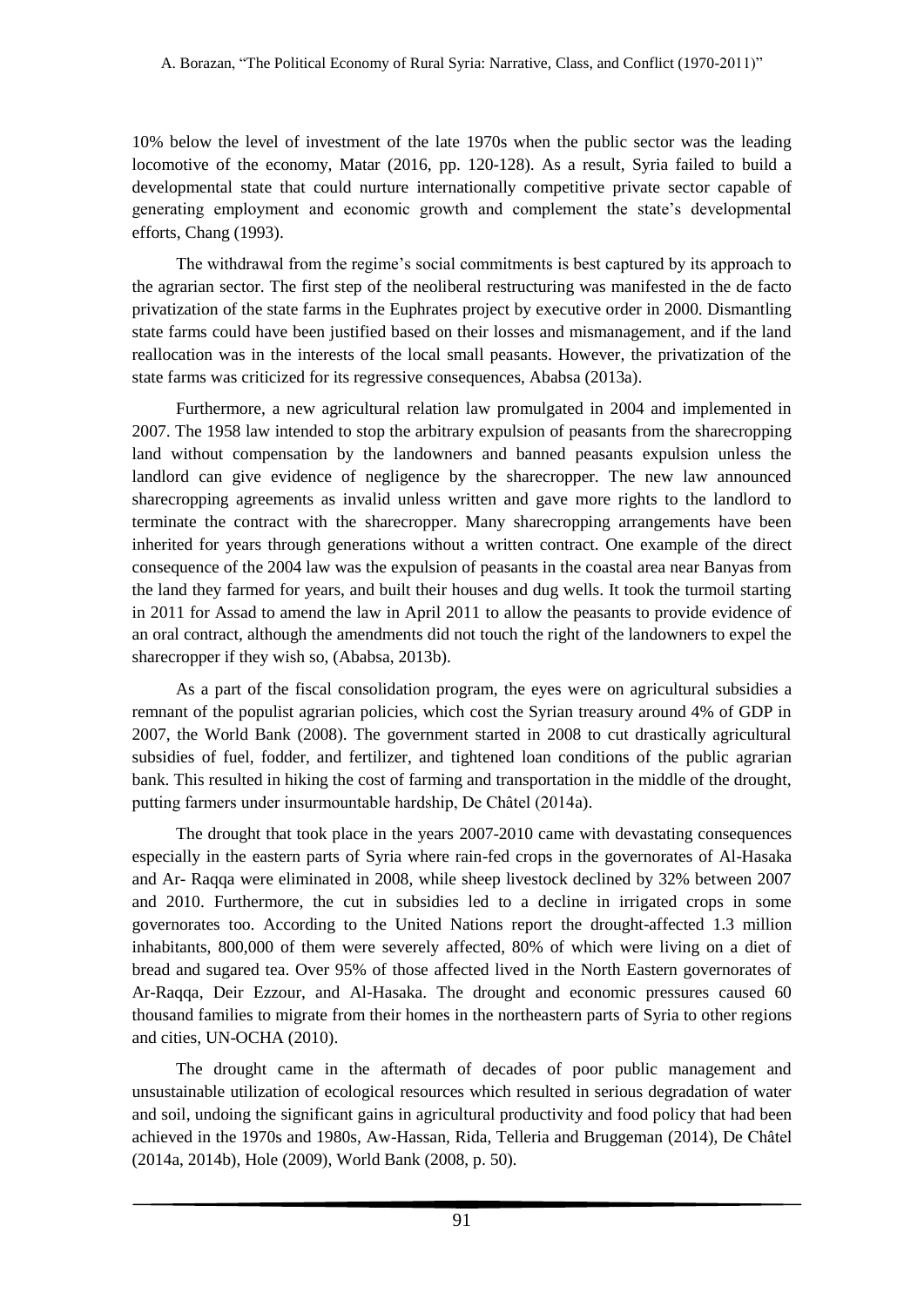Though the provision of basic public social services was relatively maintained, even before the drought rural income was regressing, as the growth of per capita expenditures of rural Syrians was (-0.3%) between 1996 and 2007, Abu-Ismail, Abdel-Gadir and El-Laithy (2011). The combination of the drought, neoliberal policies, and mismanagement of natural resources undermined living conditions in the countryside. The percentage of rural employment in agriculture dropped from 37% in 2006 to 21% in 2010, while the rural labor-force participation rate decreased drastically from 62.6% in 2002 to 42.4% in 2010. Furthermore, there was a rising proletarianization of peasants reflected in increased wage workers' share of agricultural sector employment from 12% in 2002 to 30% in 2010.

Cutting the subsidies during the drought was a glaring example of the exclusion of the rural constituency from the new ruling class alliance. A policy that was neither politically prudent nor economically justified. The subsidies cut took place while the economy was achieving relatively high GDP growth rates, manageable budget deficits, and an external position with comfortable foreign reserves and rising foreign direct investment inflow, IMF (2009, pp. 18-21, 40).

# **5. Why Did the Countryside Revolt in 2011?**

A main popular legitimacy of the Baath regime was representing and improving the living conditions of the rural areas, where the regime's strongmen descended. The Assad regime could count on its rural base in the countryside when the cities were centers of opposition in different episodes in 1960, the 1970s, and early 1980s. "It is no coincidence that the countryside was a breeding ground for anti-government hostility before 1963 has, under the Ba'th, proven little receptive to anti-regime activism, even as the cities have become hotbeds of dissidence", Hinnebusch (1989, pp. 218, 202). In the 2011 revolt against the Assad regime, there was a change in this attitude towards the regime. While the revolt had an obvious urban facet, as seen in the insurrecting cities of Aleppo, Hama, and Homs among others, the rural towns and villages were the core centers of the opposition, with its youth staffing the prominent militant factions and the leadership of these factions.

There has been an intense debate about the reasons for this change in the countryside attitude towards the regime. Some scholars such as Werrell, Femia and Sternberg (2015) attribute the revolt to the economic suffering caused by food and environmental insecurities, which were worsened by climate change and natural resources mismanagement. Accordingly, drought and the resulting migration and demographic pressure is the main catalyst of the revolt. Others though recognize a role for the drought, emphasize the long history of resources mismanagement and the role the neoliberal policies of Bashar Assad regime in the discontent of the farmers and the countryside, De Châtel (2014a). Selby, Dahi, Fröhlich and Hulme (2017), examining migration patterns during the drought and the rain precipitation level in Syria; question the link between the drought and the uprising. Their data shows that the drought did not hit equally all of the Syrian regions. 'the sudden removal of fuel and fertilizer subsidies in 2008 and 2009 must have had greater immediate impacts on farmer livelihoods and migration than the drought.' Fröhlich (2016) reinforces this view as interviews with refugees from Dara'a governorate – the cradle of the revolt- debunk the argument of the role of migrants from the drought-stricken Northeastern parts of Syria in the uprising in Dara'a.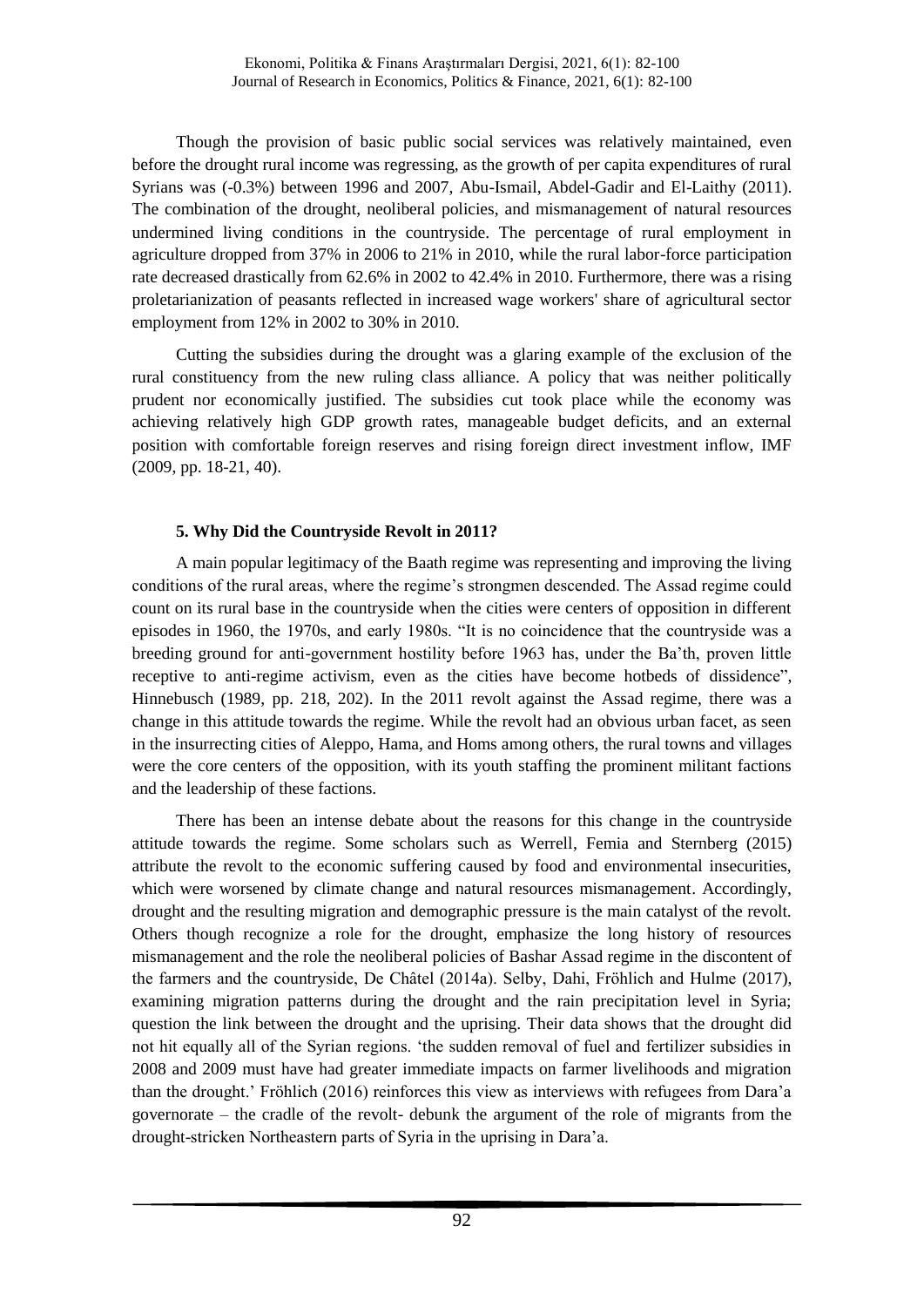Although the drought of 2007-2010 was severe, the geographical distribution of agricultural production decline during the drought does not correspond to the regional intensity of the revolt nor does the relative role of agriculture in the rural livelihood confirm the droughtrevolt thesis. Furthermore, the deterioration of the economic prospects of the rural population has been in process at least since the mid-1990s.

When we examine agricultural production in the years of drought relative to 2004 production -an average production level for the period before the drought. In Daraa, we find that among the four years of the drought 2007-2010 agricultural production decreased marginally only in 2008 to recover in 2009 and 2010, Table 2. The same applied to other rural opposition heartlands such as the countryside of Aleppo and Idleb. Aleppo witnessed production decline only in 2008, while in Idleb the decline was moderate and only for 2007 and 2008 to be followed by a recovery in 2009 and 2010, Table 2.

Furthermore, in the countryside of Damascus -a core area of the revolt- although it was affected by the drought, its economy was quite diversified with only 13 percent of its rural labor force working in agriculture in 2006, Figure 1.

As an alternative to the flawed and simplistic drought-revolt thesis, the paper argues for the adoption of the model of contentious politics of McAdam, Tarrow and Tilly (2001) in analyzing the rural revolt. Drawing on the dynamic mobilization model, there are three crucial factors in the making of an uprising. First: perceived threat and opportunity. The regime's neoliberal policies and its mismanagement of the economy combined with brutal political repression had been long perceived as a threat to the interests of the majority of Syrians, George (2003). More importantly and timely was the perceived opportunity that the Arab Spring and the international military intervention in Libya gave to changing the statuesque. Tunisia and Egypt showed that it is possible to bring down long-standing dictators in the Arab World; while international diplomatic positions and the 2011 air campaign against Gaddafi forces marching on revolting Benghazi, gave a misleading message that mass murder by dictators will not be internationally tolerated anymore.

Second: The capacity of the opponents to attract sufficient numbers and resources to provide a social and organizational base for innovative collective action. Social media outlets and satellite channels such as Aljazeera were tools for organization and mobilization that enabled the opponents of circumventing effective state control and censorship of communication, Howard et al. (2011), and complemented organic societal informal networks in mobilizing the masses, Leenders and Heydemann (2012).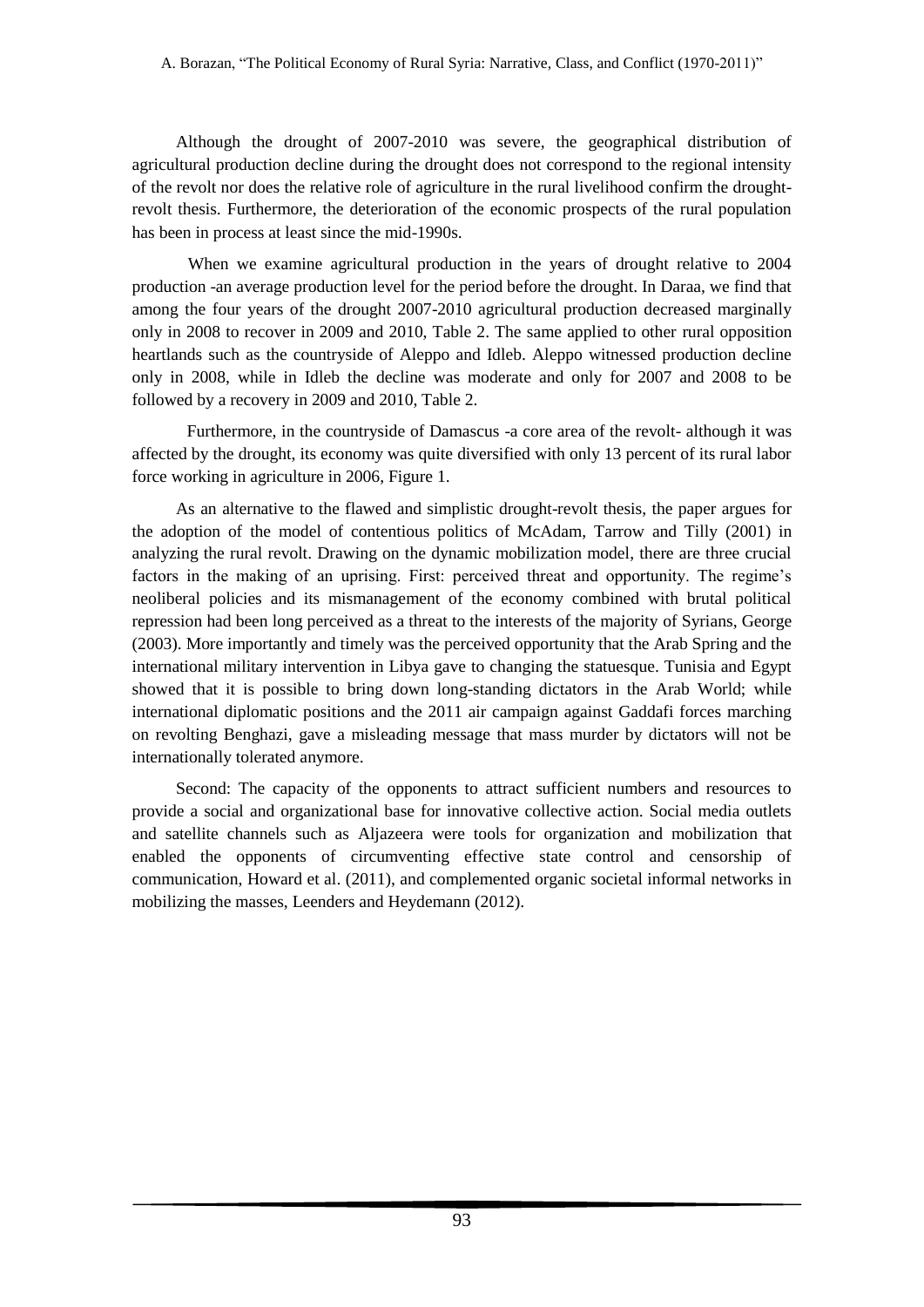Ekonomi, Politika & Finans Araştırmaları Dergisi, 2021, 6(1): 82-100 Journal of Research in Economics, Politics & Finance, 2021, 6(1): 82-100

|                 | 2010-                                      | 2010-                  | 2009-                             | 2009-                   | 2008-                             | 2008-                   | $2007 -$                                   | $2007 -$                |
|-----------------|--------------------------------------------|------------------------|-----------------------------------|-------------------------|-----------------------------------|-------------------------|--------------------------------------------|-------------------------|
|                 | 2004                                       | 2004                   | 2004                              | 2004                    | 2004                              | 2004                    | 2004                                       | 2004                    |
| Governor<br>ate | non-irr<br>$\frac{0}{0}$<br>differen<br>ce | irr%<br>differen<br>ce | non-irr<br>$\%$<br>differen<br>ce | irr %<br>differen<br>ce | non-irr<br>$\%$<br>differen<br>ce | irr %<br>differen<br>ce | non-irr<br>$\frac{0}{0}$<br>differen<br>ce | irr %<br>differen<br>ce |
| Sweida          | 9.48                                       | $-22.61$               | 21.97                             | $-18.55$                | $-13.42$                          | $-25.91$                | $-14.60$                                   | $-14.60$                |
| Dar'a           | 19.38                                      | 11.27                  | 25.03                             | 16.92                   | $-46.33$                          | 6.37                    | $-19.05$                                   | 2.59                    |
| Quneitra        | 2.80                                       | 47.95                  | 59.13                             | 51.48                   | 7.23                              | 62.86                   | 87.47                                      | 216.98                  |
| Damascus        | $-14.59$                                   | $-21.35$               | $-5.88$                           | $-10.71$                | $-17.20$                          | $-21.12$                | 30.34                                      | 4.34                    |
| Homs            | 0.26                                       | $-15.36$               | $-4.69$                           | $-5.70$                 | $-44.10$                          | $-16.96$                | $-37.52$                                   | $-2.68$                 |
| Hama            | $-46.24$                                   | $-4.40$                | 48.82                             | $-7.93$                 | $-50.58$                          | $-14.64$                | $-10.18$                                   | 1.29                    |
| Ghab            | $-39.77$                                   | $-6.84$                | 5.72                              | $-9.75$                 | $-34.22$                          | $-11.45$                | $-0.34$                                    | 1.92                    |
| Idleb           | $-4.90$                                    | 24.76                  | 7.03                              | 20.06                   | $-36.84$                          | 17.06                   | $-30.81$                                   | 5.93                    |
| <b>Tartous</b>  | $-36.93$                                   | $-5.05$                | $-53.04$                          | $-3.19$                 | $-20.75$                          | $-9.52$                 | $-66.04$                                   | $-15.79$                |
| Lattakia        | $-15.33$                                   | 27.42                  | $-49.15$                          | 32.26                   | $-9.25$                           | 30.13                   | $-62.10$                                   | 17.99                   |
| Aleppo          | $-2.66$                                    | 12.60                  | 3.30                              | 21.03                   | $-49.11$                          | 1.23                    | $-3.92$                                    | 12.34                   |
| Al-Raqqa        | $-60.10$                                   | $-5.02$                | $-97.37$                          | 5.62                    | -99.87                            | $-5.78$                 | $-80.40$                                   | 20.38                   |
| Dair-<br>Ezzor  |                                            | $-10.98$               |                                   | $-4.09$                 |                                   | $-14.64$                |                                            | 17.69                   |
| Al-<br>Hassake  | $-38.27$                                   | $-47.41$               | $-71.00$                          | $-24.50$                | $-99.99$                          | $-48.71$                | $-11.60$                                   | $-20.00$                |

**Table 2. Agricultural Production Growth for Selected Years by Governorate in Million Tones Unit**

**Notes:** \*2004 chosen because it was the year production around average annual agricultural production of the recent years before the drought (2007-2010).



**Figure 1: Ratio of Rural Labor Force Who Works in Agricultural Occupations (2006)<sup>7</sup>**

Third: The reconceptualization of the function of established social relations and entities. As the slogans of the protesters against the regime reflected new expectations of the ruled from the rulers. They demanded dignity, freedom, and reclamation of their rights and public space from the monopoly of the ruling elite.

Drawing on Moore (1966), the brutal response of the regime to the protests, and lack of opposition leadership from either the bourgeoisie– the French revolution route-, or progressive

<sup>&</sup>lt;sup>7</sup> In some governorates urban labor force worked in agricultural occupations at a significant percentage (Daraa:17.4, Raqa: 12%, Dier Ezzour 15.2, Hasaka 9.2)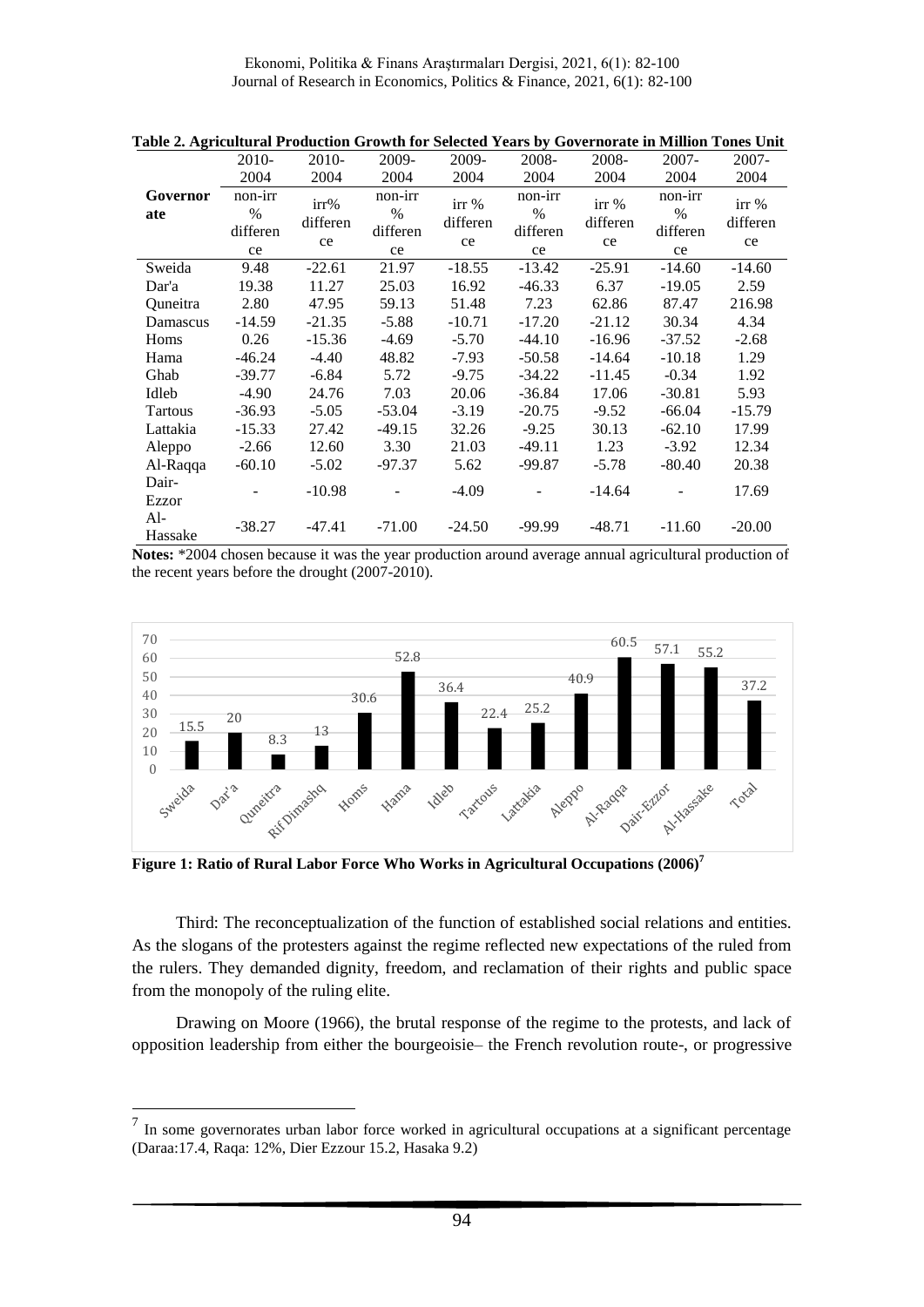intelligentsia – the Chinese revolution route- led to the rise of reactionary militant forces among the fragmented opposition in the later stages of revolt.

While the Syrian bourgeoisie was too weak and penetrated by the regime strongmen to take a leadership role of the revolt, decades of brutal repression -of leftist opposition among others- thwarted the emergence of a capable progressive movement like the Tunisian General Labor Union (UGTT).

Political repression combined with post-1980s conciliatory attitude to the religious establishment, Pierret (2013, pp. 70-71, 197-199); the regime manipulative relations with jihadist factions and the entanglement of the lingering revolt with regional financial and jihadist networks, Lister (2016, pp. 31, 53), Pierre (2018), all fostered the conditions for reactionary forces to play a significant role in the revolt after the first year.

As a result, the Syrian countryside, once the popular base of the regime, became the main provider of manpower and leadership of the opposition prominent military factions such as Jaysh al-Islam from Damascus countryside, Al-Tawhid Brigade from Aleppo countryside, and Ahrar al-Sham from Idlib countryside.

# **6. Conclusion**

<u>.</u>

We cannot understand the rural problem in Syria in isolation of the country's development course. This could be framed in terms of Peter Evans (1995) embedded autonomy thesis. The Syrian state under the Assads started as a highly autonomist statist regime (1970- 1985), in which the economy was led by massive public sector enterprises that were poorly managed, and failed to deliver decent jobs, growth, and exports. Then the state morphed into predatory regime (1986-2010), in which state bourgeoisie – businessmen organically tied to the regime ruling elite- dominated many of the commanding heights of the private sector.

Through the history of Syria, the countryside moved from being politically the periphery in the liberal era, to be the center in the populist era, and then back to be a political periphery during the neoliberal transition. The failure of the Baath regime in successfully transforming the economy into a productive one meant the persistence of the rural problem alongside the expansion of poor informal urban settlements around the cities<sup>8</sup>.

Besides the economic policy failure, the Assads' state-building strategy prioritized the regime's security; focused on eliminating any potential political alternatives, and deprived the country of institutions that could safeguard social cohesion in times of turmoil. The strategy's sectarian aspects mobilized and inflamed primordial identities, while it purged Syrian society from any civil associations save those of ethnic and religious character, Van Dam (1979, p. 20), Phillips (2015). All these political economic and social factors put the Syrian state and society in the explosive path it took since 2011.

<sup>8</sup> According to Syrian Bureau of Statistics report, 30-40% of population in the biggest cities lived in informal settlements. Majority of which were built in the decade before the revolt and populated by the poor according to the minster of Local Administration 2010 interview. [http://esyria.sy/sites/code/index.php?site=damascus&p=stories&category=publicvoice&filename=201005](http://esyria.sy/sites/code/index.php?site=damascus&p=stories&category=publicvoice&filename=201005171530011) [171530011](http://esyria.sy/sites/code/index.php?site=damascus&p=stories&category=publicvoice&filename=201005171530011)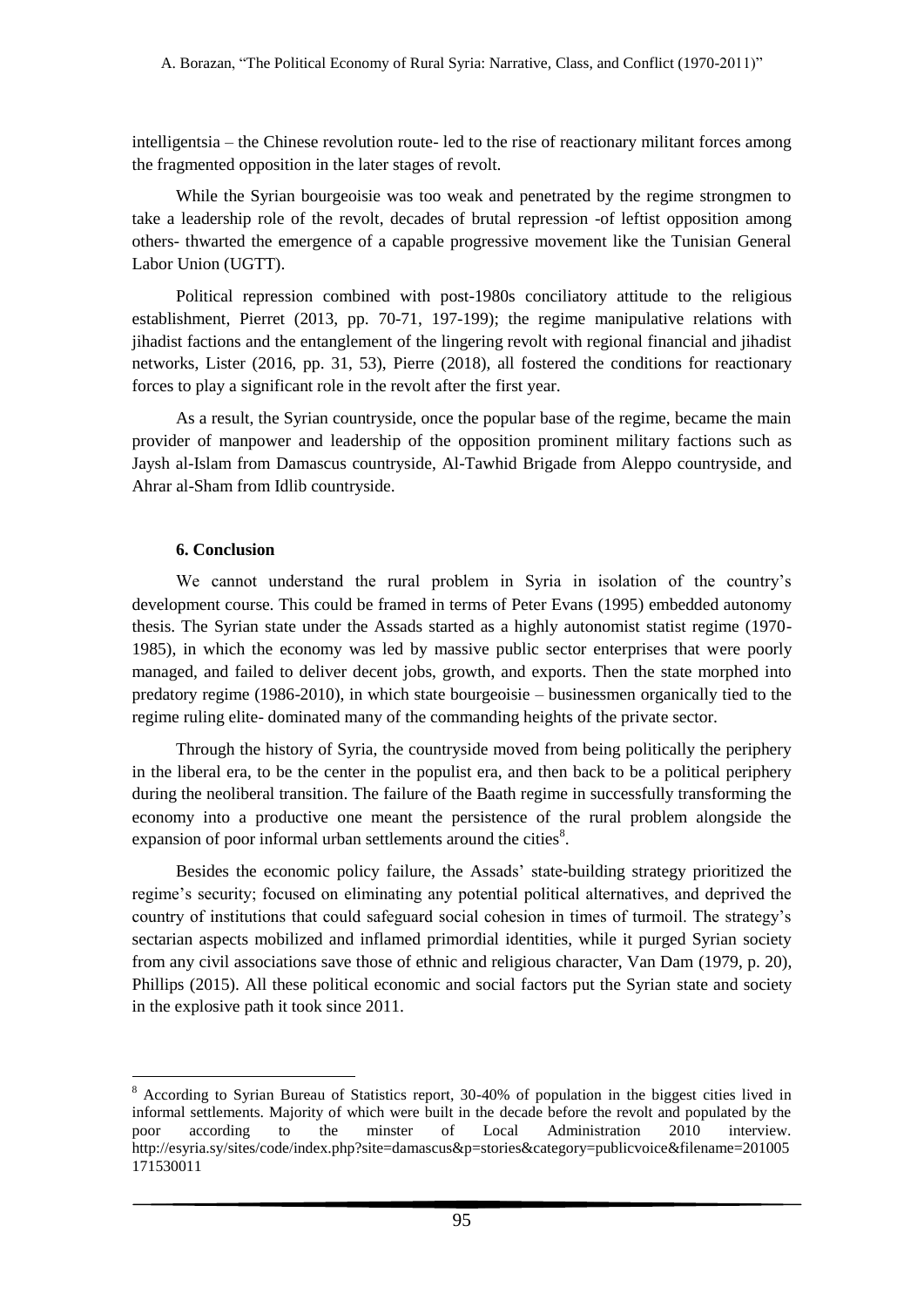In examining the roots of the revolt, agricultural production levels, and rural employment during the drought period shows the weakness of the drought-revolt thesis. To uncover the underlying reasons for the rural revolt our focus should be on the regime state-building and development policies.

## **Researchers' Contribution Rate Statement**

I am a single author of this paper. My contribution is 100%.

## **Conflict of Interest Statement**

There is no potential conflict of interest in this study.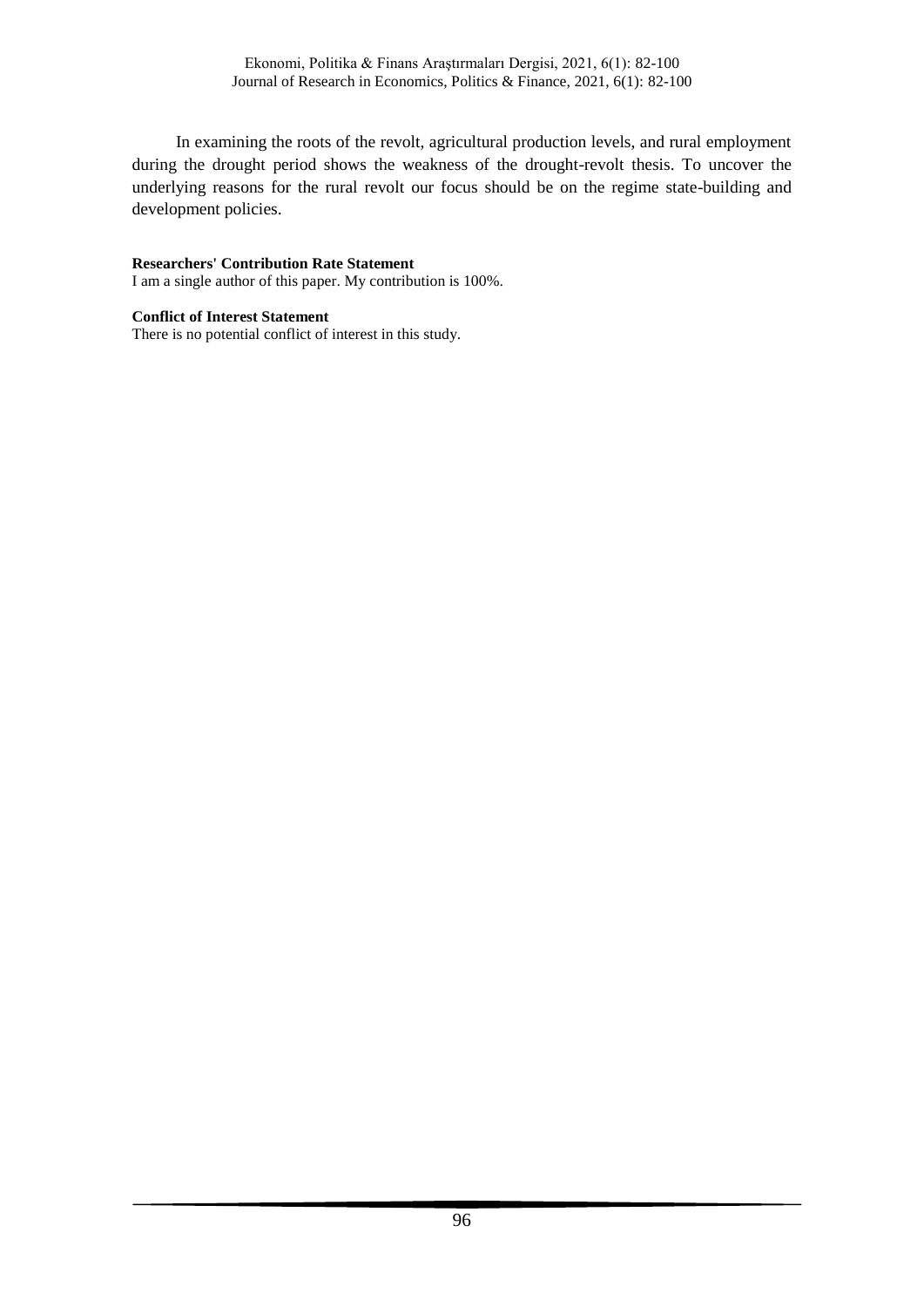## **References**

- Ababsa, M. (2005). Development frontiers in Syria: Adapting the Ba`athist project to the dominant tribal logics in the Al-Jazira pioneer front. *A contrario*, *2*(2), 11-25. [doi:10.3917/aco.032.25](https://doi.org/10.3917/aco.032.25)
- Ababsa, M. (2013a). Fifty years of state land distribution in the Syrian Jazira. Agrarian reform, agrarian counter-reform and the Arab belt policy (1958-2008). In H. Ayeb and R. Saad (Eds.), *Agrarian Transformation in the Arab World* (pp. 33-63). Cairo, The American University in Cairo Press.
- Ababsa, M. (2013b). Crise agraire, crise foncière et sécheresse en Syrie (2000-2011). *Maghreb-Machrek*, (1), 101-122. doi[:10.3917/machr.215.0101](https://doi.org/10.3917/machr.215.0101)
- Abu-Ismail, K., Abdel-Gadir, A. and El-Laithy, H. (2011). *Poverty and inequality in Syria (1997–2007).* Retrieved from [https://www.undp.org/content/dam/rbas/doc/poverty/BG\\_15\\_Poverty%20and%20](https://www.undp.org/content/dam/rbas/doc/poverty/BG_15_Poverty%20and%20%20Inequality%20in%20Syria_FeB.pdf)  [Inequality%20in%20Syria\\_FeB.pdf](https://www.undp.org/content/dam/rbas/doc/poverty/BG_15_Poverty%20and%20%20Inequality%20in%20Syria_FeB.pdf)
- Akram-Lodhi, A. H. and Kay, C. (2010). Surveying the agrarian question (part 1): Unearthing foundations, exploring diversity. *The Journal of Peasant Studies*, *37*(2), 255-284. doi[:10.1080/03066150903498838](https://doi.org/10.1080/03066150903498838)
- Al Khouri, R. (2004). Arab migration in globalized world. In International Organization for Migration (Ed.), *Arab migration patterns: The mashreq* (pp. 21-33). Geneva: Switzerland.
- Aw-Hassan, A., Rida, F., Telleria, R. and Bruggeman, A. (2014). The impact of food and agricultural policies on groundwater use in Syria. *Journal of Hydrology*, *513*, 204-215. doi[:10.1016/j.jhydrol.2014.03.043](https://doi.org/10.1016/j.jhydrol.2014.03.043)
- Batatu, H. (1999). *Syria's peasantry, the descendants of its lesser rural notables, and their politics*. USA: Princeton University Press.
- Bernstein, H. (2006). Is there an agrarian question in the 21st century?. *Canadian Journal of Development Studies/Revue Canadienne D'études du Développement*, *27*(4), 449-460. doi[:10.1080/02255189.2006.9669166](https://doi.org/10.1080/02255189.2006.9669166)
- Chalcraft, J. (2009). *The invisible cage: Syrian migrant workers in Lebanon*. USA: Stanford University Press.
- Chang, H. J. (1993). The political economy of industrial policy in Korea. *Cambridge Journal of Economics*, *17*(2), 131-157. Retrieved fro[m https://www.jstor.org/](https://www.jstor.org/stable/23599704)
- Chang, H. J. (2006). The worst business proposition in human history: The appropriate role of stateowned enterprises in developing countries. *Cuaderno de Economía*, (2), 139-144. Retrieved from [https://core.ac.uk/](https://core.ac.uk/download/pdf/234706453.pdf)
- Dahi, O. S. and Munif, Y. (2012). Revolts in Syria: Tracking the convergence between authoritarianism and neoliberalism. *Journal of Asian and African Studies*, *47*(4), 323-332. doi[:10.1177/0021909611431682](https://doi.org/10.1177%2F0021909611431682)
- De Châtel, F. (2014a). The role of drought and climate change in the Syrian uprising-Untangling the triggers of the revolution. *Middle Eastern Studies, 50*(4), 521-535. doi[:10.1080/00263206.2013.850076](https://doi.org/10.1080/00263206.2013.850076)
- De Châtel, F. (2014b). Leaving the land: The impact of long-term water mismanagement in Syria. In F. De Châtel, G. Holst-Warharft and T. Steenhuis (Eds.), *Water scarcity, security and democracy: a Mediterranean mosaic* (pp. 86-96). Athens: Global Water Partnership Mediterranean, Cornell University and the Atkinson Center for a Sustainable Future.
- Evans, P. B. (1995). *Embedded autonomy: States and industrial transformation*. Princeton: Princeton University Press.
- Fröhlich, C. J. (2016). Climate migrants as protestors? Dispelling misconceptions about global environmental change in pre-revolutionary Syria. *Contemporary Levant*, *1*(1), 38-50. doi[:10.1080/20581831.2016.1149355](https://doi.org/10.1080/20581831.2016.1149355)
- George, A. (2003). *Syria: Neither bread nor freedom.* London: Zed Books.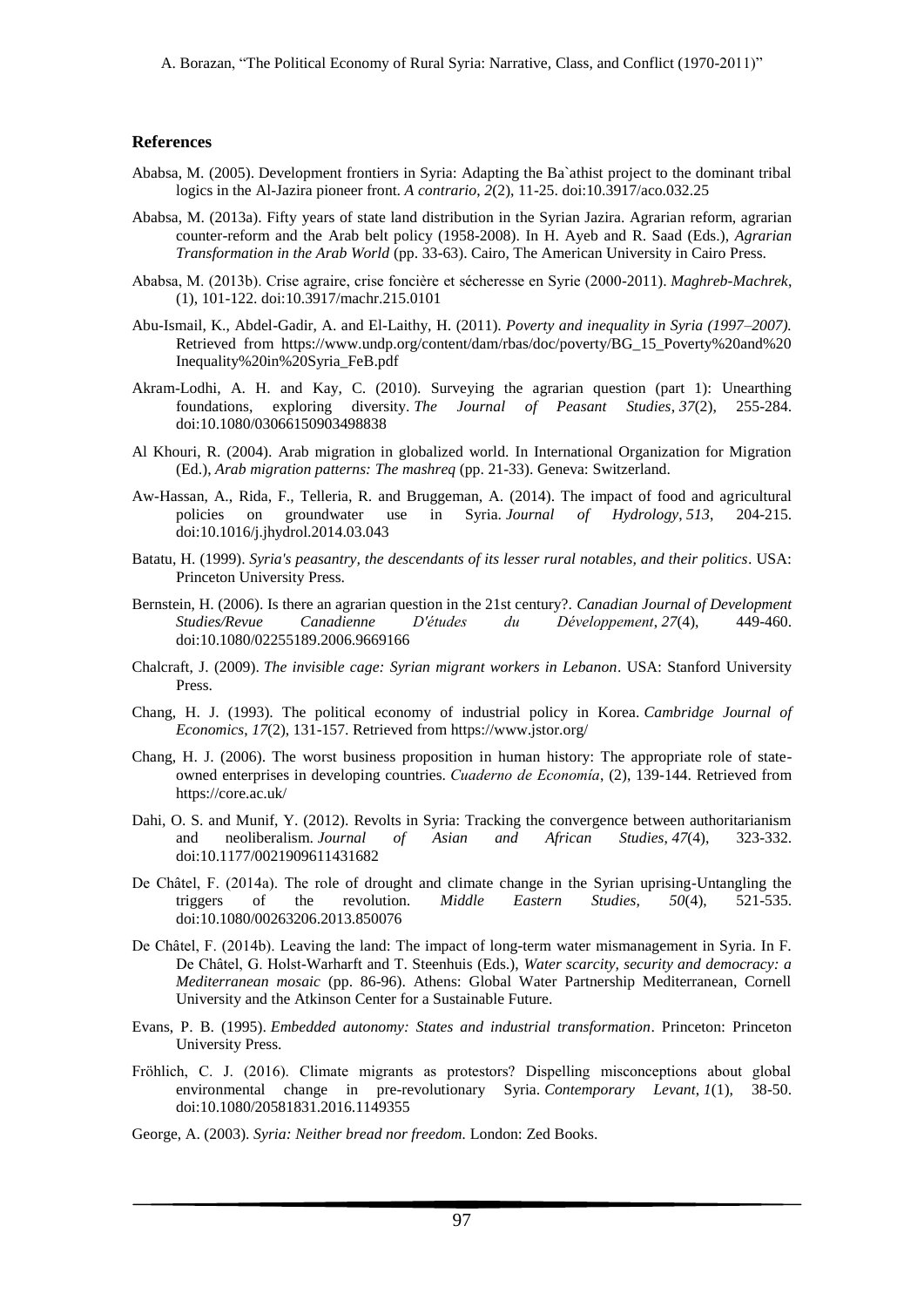- Ghosh, S., Aw-Hassan, A. and Pellett, P. L. (2004). Growth status of children in North West Syria: A comparison of three rural livelihood groups. *Ecology of Food and Nutrition*, *43*(1-2), 107-148. doi[:10.1080/03670240490280267](https://doi.org/10.1080/03670240490280267)
- Griffin, K., Khan, A. R. and Ickowitz, A. (2002). Poverty and the distribution of land. *Journal of Agrarian Change*, *2*(3), 279-330. doi[: 10.1111/1471-0366.00036](https://doi.org/10.1111/1471-0366.00036)
- Haddad, B. (2012). *Business networks in Syria: The political economy of authoritarian resilience*. Stanford, California: Stanford University Press.
- Haddad, B. S. (2002). *The economic price of regime security: Mistrust, state-business networks, and economic stagnation in Syria, 1986-2000* (Unpublished doctoral dissertation). Georgetown University, USA.
- Handelman, H. (1981). *The Politics of agrarian change in Asia and Latin America*. Bloomington: Indiana University Press.
- Hanna, A. (1975). *Al-Qadiya al-zira'iya wa al-harakat al-fallahiya fi Suriya wa Lubnan, 1820-1920 (The Agricultural Problem and the Peasant Movements in Syria and Lebanon 1820-1920).* Beirut: Dar al-Farabi.
- Hanna, A. (1978). *Al-Qadiya al-zira'iya wa al-harakat al-fallahiya fi Suriya wa Lubnan, 1920–1945 (The agricultural problem and the peasant movements in Syria and Lebanon 1920-1945).* Beirut: Dar al-Farabi.
- Hanna, A. (2003). al-Fallāḥūn wa-mullāk al-ard fī Sūrīyah al-qarn al-'ishrīn (Peasants and the landlords in Syria in the twnithieth century). *Beirut: Dar al-Talia*.
- Hinnebusch, R. A. (1989). *Peasant and bureaucracy in Ba'thist Syria: The political economy of rural development.* USA: Westview Press Inc.
- Hinnebusch, R. A. (1990). *Authoritarian power and state formation in Baʻthist Syria: Army, party, and peasant.* USA: Westview Press.
- Hinnebusch, R., El-Hindi, A., Khaddam, M. and Ababsa, M. (2011). *Agriculture and reform in Syria* (University of St Andrews Centre for Syrian Studies). Retrieved from [ojs.st](file:///C:/Users/IBM/AppData/Local/Temp/ojs.st-andrews.ac.uk/index.php/syria/article/download/716/620)[andrews.ac.uk/index.php/syria/article/download/716/620](file:///C:/Users/IBM/AppData/Local/Temp/ojs.st-andrews.ac.uk/index.php/syria/article/download/716/620)
- Hole, F. (2009). Drivers of unsustainable land use in the Semi-Arid Khabur River Basin, Syria. *Geographical Research*, *47*(1), 4-14. doi[:10.1111/j.1745-5871.2008.00550.x](https://doi.org/10.1111/j.1745-5871.2008.00550.x)
- Howard, P. N., Duffy, A., Freelon, D., Hussain, M., Mari, W. and Mazaid, M. (2011). Opening closed regimes: What was the role of social media during the Arab Spring?. Retrieved from https://deepblue.lib.umich.edu/
- International Monetary Fund. (2005). *Syrian Arab Republic: 2005 Article IV consultation - Staff report; and public information notice on the executive board discussion* (IMF Country Report No. 05/356). Retrieved from [https://www.imf.org/en/Publications/CR/Issues/2016/12/31 /Syrian-Arab-](https://www.imf.org/en/Publications/CR/Issues/2016/12/31/Syrian-Arab-Republic-2005-Article-IV-Consultation-Staff-Report-and-Public-Information-Notice-18601)[Republic-2005-Article-IV-Consultation-Staff-Report-and-Public-Information-Notice -18601](https://www.imf.org/en/Publications/CR/Issues/2016/12/31/Syrian-Arab-Republic-2005-Article-IV-Consultation-Staff-Report-and-Public-Information-Notice-18601)
- International Monetary Fund. (2007). *Syrian Arab Republic: 2007 article IV consultation - Staff report; and public information notice on the executive board discussion: and statement by the executive director for the Syrian Arab Republic* (IMF Country Report No. 07/288). Retrieved from [https://www.imf.org/en/Publications/CR/Issues/2016/12/31/Syrian-Arab-Republic-2007-Article-](https://www.imf.org/en/Publications/CR/Issues/2016/12/31/Syrian-Arab-Republic-2007-Article-IV-Consultation-Staff-Report-and-Public-Information-Notice-21272)[IV-Consultation-Staff-Report-and-Public-Information-Notice-21272](https://www.imf.org/en/Publications/CR/Issues/2016/12/31/Syrian-Arab-Republic-2007-Article-IV-Consultation-Staff-Report-and-Public-Information-Notice-21272)
- International Monetary Fund. (2009). *Syrian Arab Republic: 2008 article IV consultation - Staff report; Staff statement; Public information notice on the executive board discussion; And statement by the executive director for the Syrian Arab Republic* (IMF Country Report No. 09/55). Retrieved from [https://www.imf.org/en/Publications/CR/Issues/2016/12/31/Syrian-Arab-Republic-2008-Article-](https://www.imf.org/en/Publications/CR/Issues/2016/12/31/Syrian-Arab-Republic-2008-Article-IV-Consultation-Staff-Report-Staff-Statement-Public-22702)[IV-Consultation-Staff-Report-Staff-Statement-Public-22702](https://www.imf.org/en/Publications/CR/Issues/2016/12/31/Syrian-Arab-Republic-2008-Article-IV-Consultation-Staff-Report-Staff-Statement-Public-22702)
- Khalaf, S. N. (1981). *Family, village and the political party: Articulation of social change in contemporary rural Syria* (Unpublished doctoral dissertation). University of California, Los Angeles.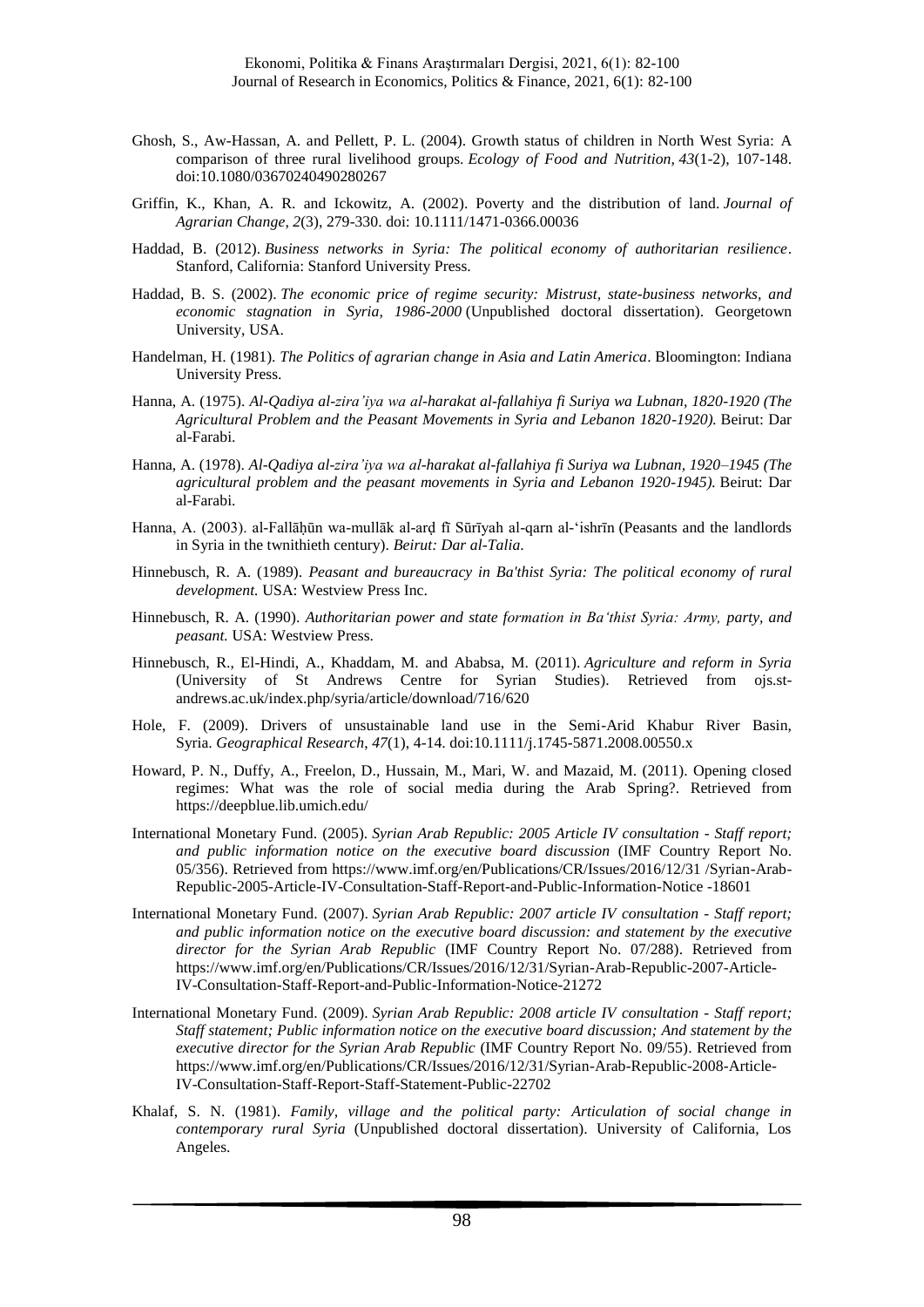- Khalaf, S. N. (1997). Shaykhs, peasants, and party comrades: Political change in Northern Syria. In M. Mundy and B. Musallam (Eds.), *The transformation of nomadic society in the Arab east* (pp. 110- 122). Cambridge, UK: Cambridge University Press.
- Laham, F. (2011, May). *The Syrian industry in the light of the partnership agreement and trade liberalization*. Paper presented at the Twenty Fourth Tuesday Forum Economic and Social Development in Damascus, Syria. Retrieved from [https://secoss.org/2019/07/14/%d8%a7](https://secoss.org/2019/07/14/%d8%a7%d9%84%d8%b5%d9%86%d8%a7%d8%b9%d8%a9-%d8%a7%d9%84%d8%b3%d9%88%d8%b1%d9%8a%d8%a9-%d9%81%d9%8a-%d8%b6%d9%88%d8%a1-%d8%a7%d8%aa%d9%81%d8%a7%d9%82%d9%8a%d8%a7%d8%aa-%d8%a7%d9%84%d8%b4%d8%b1%d8%a7/)  [%d9%84%d8%b5%d9%86%d8%a7%d8%b9%d8%a9-%d8%a7%d9%84%88%d8%a1-%d8%a7](https://secoss.org/2019/07/14/%d8%a7%d9%84%d8%b5%d9%86%d8%a7%d8%b9%d8%a9-%d8%a7%d9%84%d8%b3%d9%88%d8%b1%d9%8a%d8%a9-%d9%81%d9%8a-%d8%b6%d9%88%d8%a1-%d8%a7%d8%aa%d9%81%d8%a7%d9%82%d9%8a%d8%a7%d8%aa-%d8%a7%d9%84%d8%b4%d8%b1%d8%a7/)  [%d8%aa%d9%81%d8%a7%d9%82%d9%8a%d8%a7%d8%aa-%d8%a7%d9%84%d8%b4%d8%](https://secoss.org/2019/07/14/%d8%a7%d9%84%d8%b5%d9%86%d8%a7%d8%b9%d8%a9-%d8%a7%d9%84%d8%b3%d9%88%d8%b1%d9%8a%d8%a9-%d9%81%d9%8a-%d8%b6%d9%88%d8%a1-%d8%a7%d8%aa%d9%81%d8%a7%d9%82%d9%8a%d8%a7%d8%aa-%d8%a7%d9%84%d8%b4%d8%b1%d8%a7/)  [b1%d8%a7/](https://secoss.org/2019/07/14/%d8%a7%d9%84%d8%b5%d9%86%d8%a7%d8%b9%d8%a9-%d8%a7%d9%84%d8%b3%d9%88%d8%b1%d9%8a%d8%a9-%d9%81%d9%8a-%d8%b6%d9%88%d8%a1-%d8%a7%d8%aa%d9%81%d8%a7%d9%82%d9%8a%d8%a7%d8%aa-%d8%a7%d9%84%d8%b4%d8%b1%d8%a7/)
- Leenders, R. and Heydemann, S. (2012). Popular mobilization in Syria: Opportunity and threat, and the social networks of the early risers. *Mediterranean Politics*, *17*(2), 139-159. doi[:10.1080/13629395.2012.694041](https://doi.org/10.1080/13629395.2012.694041)
- Lister, C. R. (2016). *The Syrian Jihad: Al-Qaeda, the Islamic state and the evolution of an insurgency.* UK: Oxford University Press.
- Matar, L. (2016). *The political economy of investment in Syria*. Palgrave Macmillan, London.
- McAdam, D., Tarrow, S. and Tilly, C. (2001). *Dynamics of contention*. UK: Cambridge University Press.
- Moore, B. (1966). *Social origins of dictatorship and democracy: Lord and peasant in the making of the modern world*. Boston: Beacon Press.
- Perthes, V. (1995). *The political economy of Syria under Asad*. London: I.B. Tauris.
- Phillips, C. (2015). Sectarianism and conflict in Syria. *Third World Quarterly*, *36*(2), 357-376. doi[:10.1080/01436597.2015.1015788](https://doi.org/10.1080/01436597.2015.1015788)
- Pierre, T. (2018). *Brothers in alms: Salafi financiers and the Syrian insurgency, carnegie endowment for international peace.* Retrieved from [https://carnegieendowment.org/2018/05/18/brothers-in-alms](https://carnegieendowment.org/2018/05/18/brothers-in-alms-salafi-financiers-and-syrian-insurgency-pub-76390)[salafi-financiers-and-syrian-insurgency-pub-76390](https://carnegieendowment.org/2018/05/18/brothers-in-alms-salafi-financiers-and-syrian-insurgency-pub-76390)
- Pierret, T. (2013). *Religion and state in Syria: The Sunni Ulama from Coup to Revolution* (Vol. 41). UK: Cambridge University Press.
- Rabo, A. (1985). Great expectations: perceptions on development in Northeast Syria. *Ethnos*, *49*(3-4), 211-225. doi[:10.1080/00141844.1985.9981282](https://doi.org/10.1080/00141844.1985.9981282)
- Rabo, A. (1986). *Change on the Euphrates: Villagers, townsmen and employees in northeast Syria* (Unpublished doctoral dissertation). Stockholm University, Sweden.
- Sarris, A. (2001). *Agricultural development strategy for Syria, background reference paper* (Project GCP/SYR/006/ITA, Damascus, FAO.) Retrieved from [http://www.napcsyr.gov.sy/dwnld](http://www.napcsyr.gov.sy/dwnld-files/policy_studies/en/16a_strategy_background_paper_en.pdf)[files/policy\\_studies/en/16a\\_strategy\\_background\\_paper\\_en.pdf](http://www.napcsyr.gov.sy/dwnld-files/policy_studies/en/16a_strategy_background_paper_en.pdf)
- Sarris, A. and Corsi, A. (2003). *The Syrian agricultural producers: Structural and distributional features. Chapter 11.* Retrieved from https://agris.fao.org/agris-search/search.do?recordID=XF2004405987
- Seale, P. (1989). *Asad of Syria: The struggle for the Middle East*. Berkeley: University of California Press.
- Seifan, S. (2010). *Syria on the path to economic reform*. St. Andrews: University of St. Andrews Centre for Syrian Studies.
- Selby, J., Dahi, O. S., Fröhlich, C. and Hulme, M. (2017). Climate change and the Syrian civil war revisited. *Political Geography*, *60*, 232-244. doi: [10.1016/j.polgeo.2017.05.007](https://doi.org/10.1016/j.polgeo.2017.05.007)
- United Nations Development Program. (2004). *Macroeconomic policies for poverty reduction: The case of Syria*. Damascus: United Nations Development Programme.
- UN-OCHA. (2010). *Syria drought response plan 2009, mid-term review.* Retrieved from [https://reliefweb.int/sites/reliefweb.int/files/resources/20E00ADAF9F3C153852576D20068E86B-](https://reliefweb.int/%20sites/reliefweb.int/files/resources/20E00ADAF9F3C153852576D20068E86B-Full_Report.pdf)[Full\\_Report.pdf](https://reliefweb.int/%20sites/reliefweb.int/files/resources/20E00ADAF9F3C153852576D20068E86B-Full_Report.pdf)